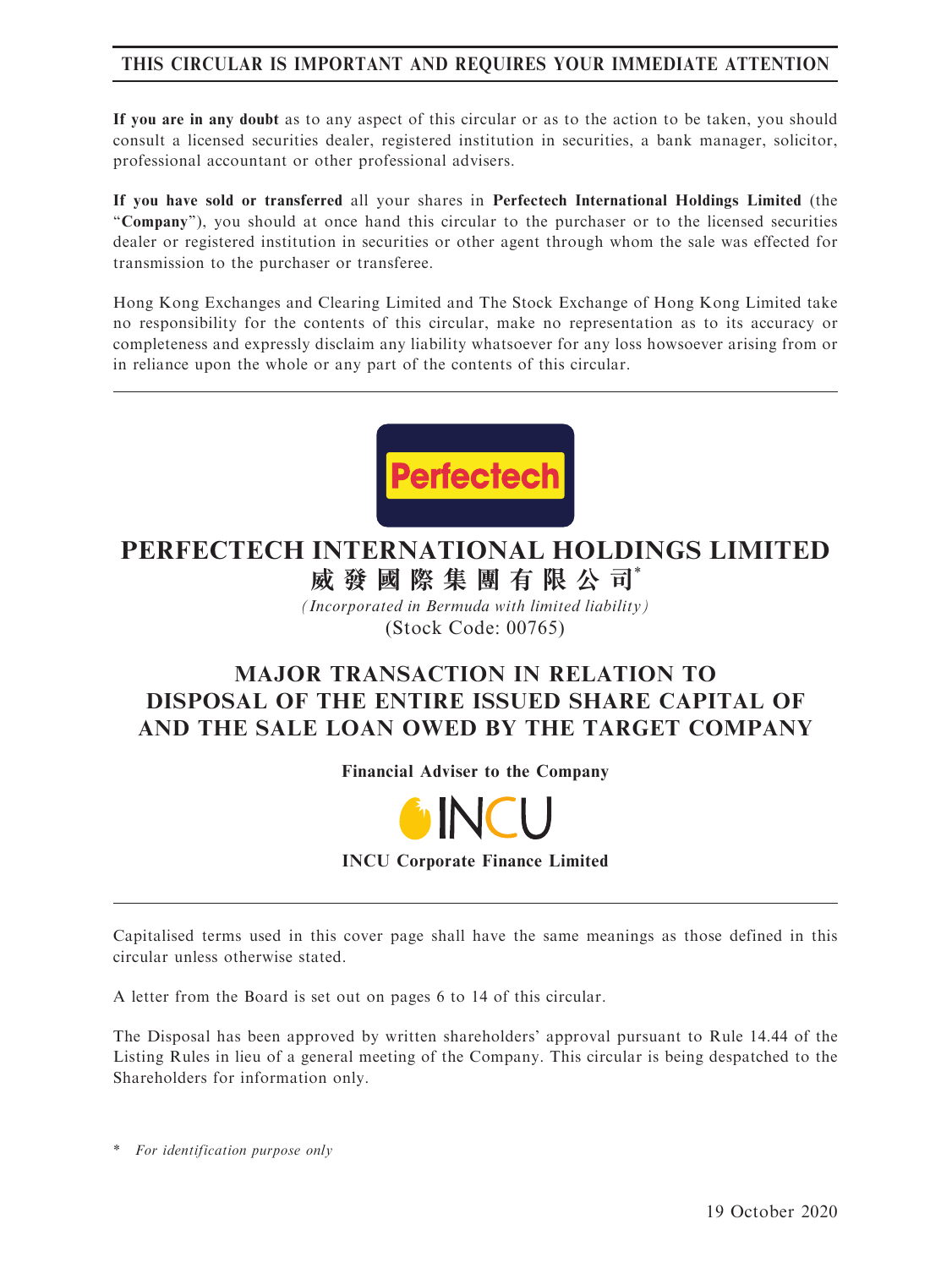# **CONTENTS**

# Page

| APPENDIX $I = \text{FINANCIAL INFORMATION OF THE GROUP}$ $I-1$ |  |
|----------------------------------------------------------------|--|
|                                                                |  |
|                                                                |  |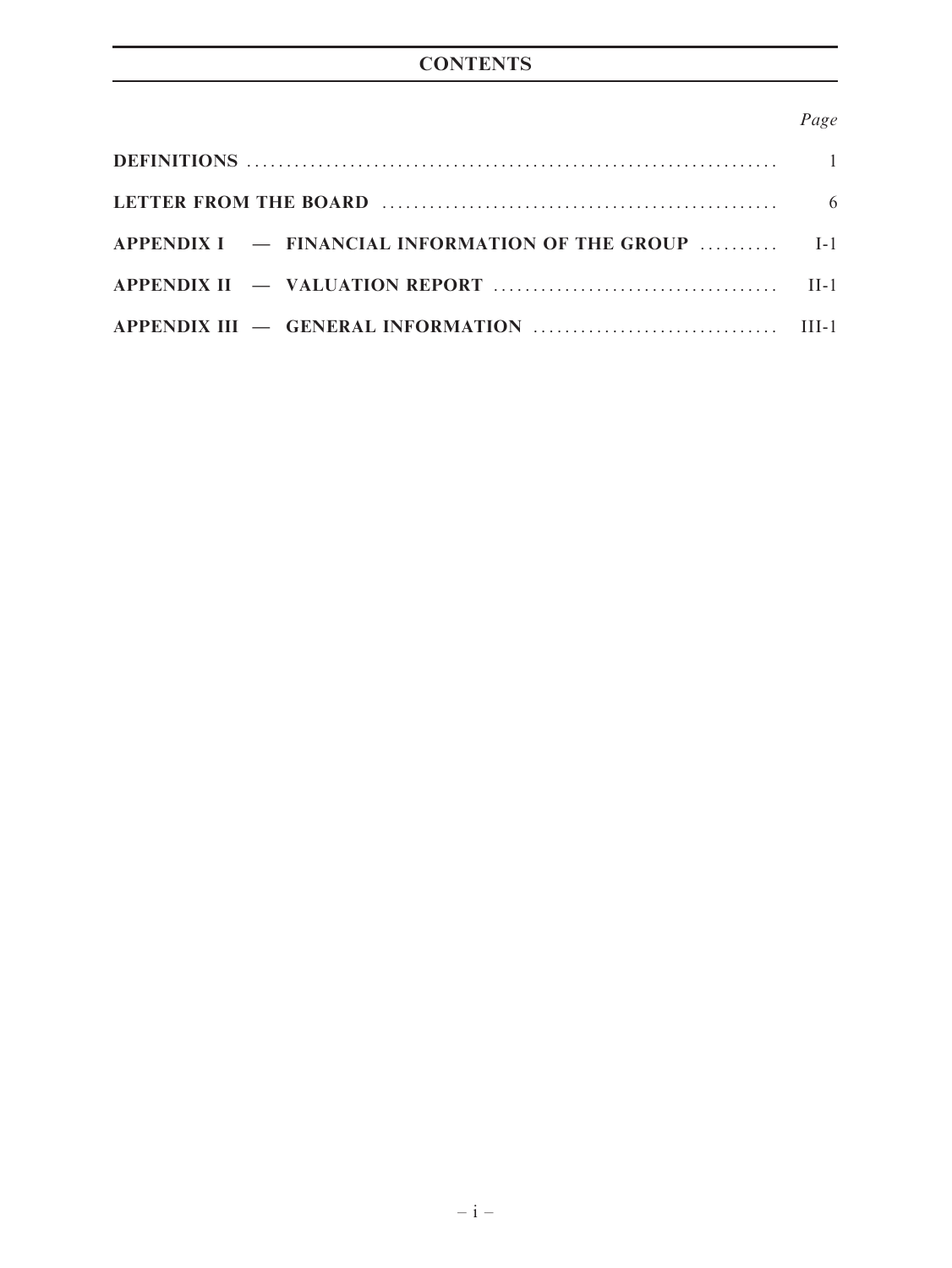In this circular, unless the context otherwise requires, the following terms or expressions shall have the following meanings:

| "Announcement"        | the announcement of the Company dated 24 September 2020 in<br>relation to the Disposal                                                                                                                                                                                                                                                                                                                                                                |
|-----------------------|-------------------------------------------------------------------------------------------------------------------------------------------------------------------------------------------------------------------------------------------------------------------------------------------------------------------------------------------------------------------------------------------------------------------------------------------------------|
| "Board"               | board of the Directors                                                                                                                                                                                                                                                                                                                                                                                                                                |
| "Business Day(s)"     | a day (other than a Saturday, Sunday or public holiday) on<br>which licensed banks are generally open for business in Hong<br>Kong throughout their normal business hours                                                                                                                                                                                                                                                                             |
| " $BVI"$              | the British Virgin Islands                                                                                                                                                                                                                                                                                                                                                                                                                            |
| "Company"             | Perfectech International Holdings Limited (威發國際集團有限公<br>$\vec{p}$ ), a company incorporated in Bermuda with limited liability,<br>the Shares of which are listed on the main board of the Stock<br>Exchange (Stock Code: 765)                                                                                                                                                                                                                         |
| "Completion"          | completion of the Disposal in accordance with the terms and<br>conditions of the Disposal Agreement                                                                                                                                                                                                                                                                                                                                                   |
| "Completion Accounts" | the unaudited consolidated statement of financial position of the<br>Target Company and Sunflower as at the Completion Date (but<br>immediately before Completion) and the unaudited consolidated<br>statement of profit or loss and other comprehensive income of<br>the Target Company and Sunflower for the period commencing<br>from 1 January 2020 to the Completion Date (but immediately<br>before Completion) certified by the Vendor         |
| "Completion Date"     | date of Completion which shall be within ten (10) Business Day<br>after the fulfilment (or as appropriate, waiver) of conditions set<br>out in the Disposal Agreement or such other date as the Vendor<br>and the Purchaser may agree in writing                                                                                                                                                                                                      |
| "Consideration"       | the consideration payable by the Purchaser for the Disposal,<br>which amounts to HK\$66,800,000 initially and subject to<br>adjustment in accordance with the terms and conditions of the<br>Disposal Agreement                                                                                                                                                                                                                                       |
| "Debt Restructuring"  | the debt restructuring of the Target Group, pursuant to which<br>the Target Group will undergo a series of debt assignments and<br>novations so that all the liabilities, obligations and indebtedness<br>currently owed by any member of the Target Group to the<br>Company and/or its subsidiaries will be assigned and novated<br>such that all such liabilities, obligations and indebtedness will be<br>owed by the Target Company to the Vendor |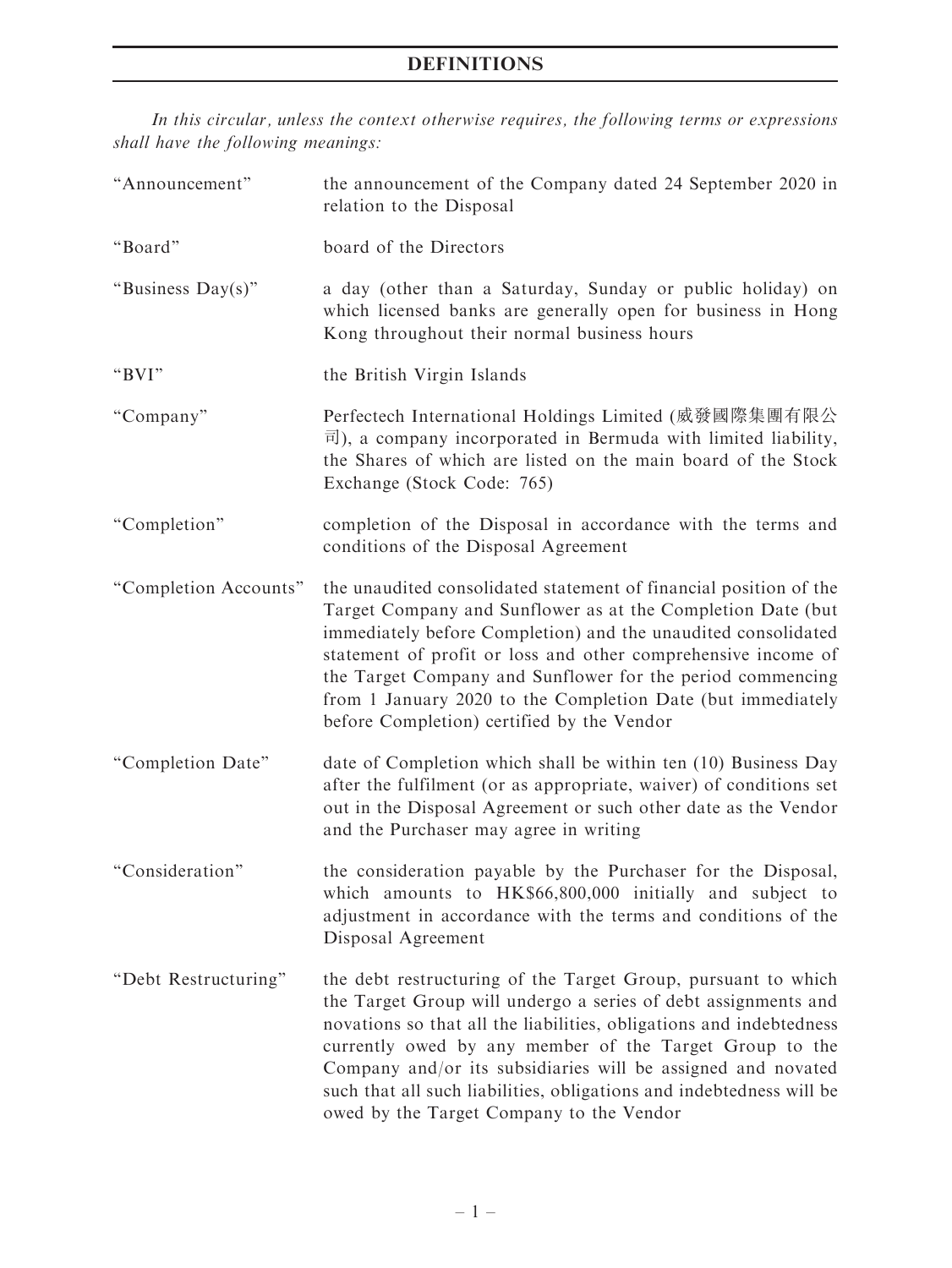| "Deposits"                        | collectively, the First Deposit and the Second Deposit; and where<br>the context requires, can mean either one of them                                                                                                                                                                                                                                                                                                                      |
|-----------------------------------|---------------------------------------------------------------------------------------------------------------------------------------------------------------------------------------------------------------------------------------------------------------------------------------------------------------------------------------------------------------------------------------------------------------------------------------------|
| " $Directory$ "                   | director(s) of the Company                                                                                                                                                                                                                                                                                                                                                                                                                  |
| "Disposal"                        | the proposed disposal of the Sale Share and the Sale Loan by the<br>Vendor to the Purchaser pursuant to the Disposal Agreement                                                                                                                                                                                                                                                                                                              |
| "Disposal Agreement"              | the conditional sale and purchase agreement dated 24 September<br>2020 entered into between the Purchaser and the Vendor relating<br>to the Disposal                                                                                                                                                                                                                                                                                        |
| "Encumbrances"                    | any mortgage, charge, pledge, lien, rental assignment, priority or<br>security interest, third party interest, other encumbrances<br>whatsoever over or in any property, assets or rights whatsoever<br>nature and includes any agreement for any of the same, for the<br>avoidance of doubt, excluding the transactions contemplated<br>under the Existing Tenancy Agreement A and the New Tenancy<br>Agreement, and the Superseding Order |
| "Existing Tenancy<br>Agreement A" | the tenancy agreement dated 28 January 2019, pursuant to which<br>Sunflower agreed to let Property A to a tenant which is an<br>Independent Third Party at a monthly rent of HK\$67,920 for a<br>term of three years commenced on 1 April 2019 and ending on 31<br>March 2022 (subject to break clause thereof)                                                                                                                             |
| "Existing Tenancy<br>Agreement B" | the tenancy agreement dated 5 March 2019, pursuant to which<br>Sunflower agreed to let Property B to Yu-Me at a monthly rent<br>of HK\$60,000 for a term of three years commenced on 1 January<br>2019 and ending on 31 December 2021 (subject to break clause<br>thereof)                                                                                                                                                                  |
| "First Deposit"                   | has the meaning ascribed thereto under the paragraph headed<br>"Consideration" in the section headed "the Disposal Agreement"<br>of this circular                                                                                                                                                                                                                                                                                           |
| "Group"                           | the Company and its subsidiaries                                                                                                                                                                                                                                                                                                                                                                                                            |
| "HK\$"                            | Hong Kong dollar(s), the lawful currency of Hong Kong                                                                                                                                                                                                                                                                                                                                                                                       |
| "Hong Kong"                       | the Hong Kong Special Administrative Region of the PRC                                                                                                                                                                                                                                                                                                                                                                                      |
| "Independent Third<br>Party(ies)" | independent third party(ies) who is(are) not connected with the<br>Company and its connected persons (as defined in the Listing<br>Rules)                                                                                                                                                                                                                                                                                                   |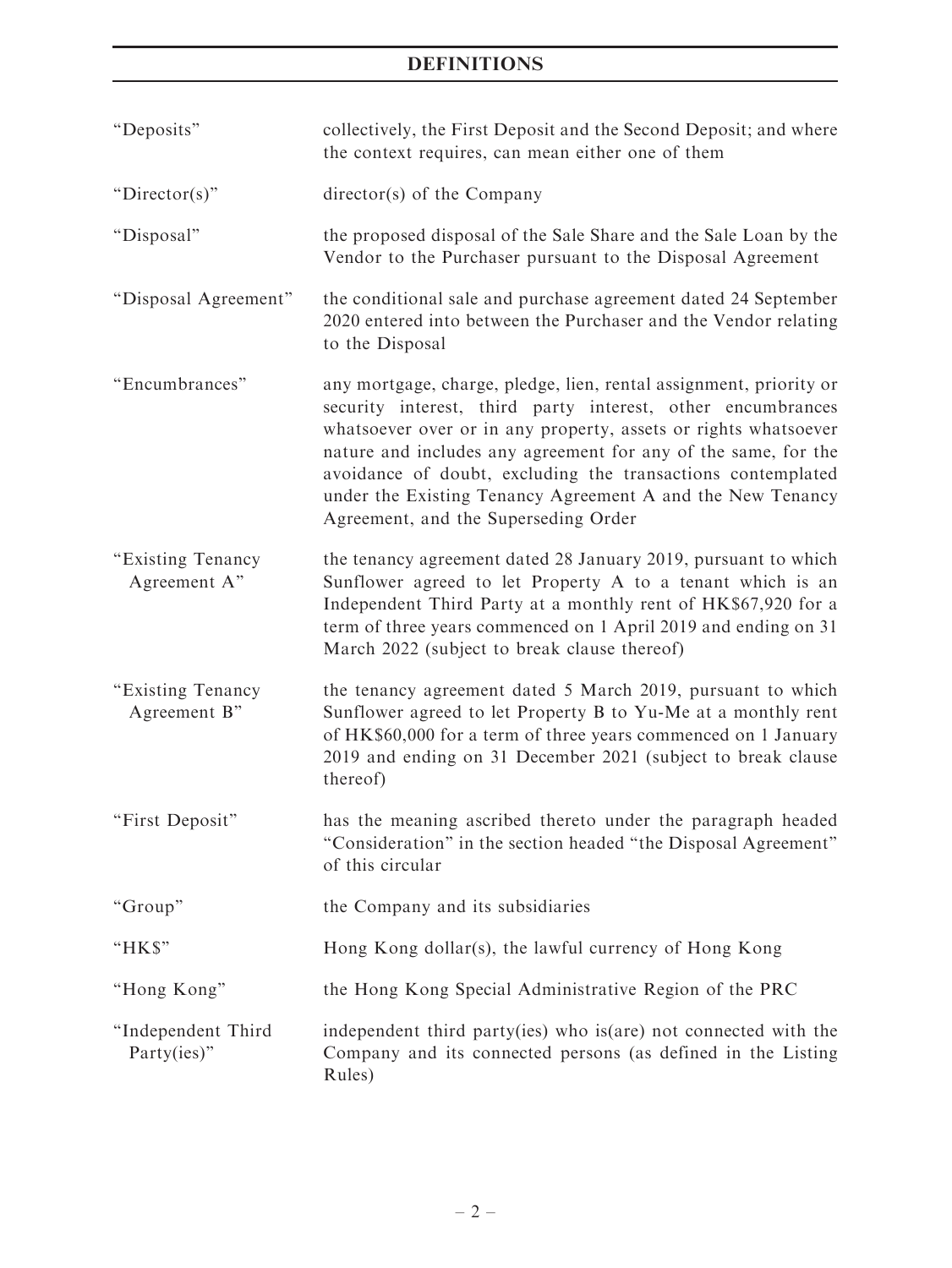| "Latest Practicable<br>Date"           | 14 October 2020, being the latest practicable date prior to the<br>printing of this circular for ascertaining certain information<br>contained herein                                                                                                                                                                                                                                      |
|----------------------------------------|--------------------------------------------------------------------------------------------------------------------------------------------------------------------------------------------------------------------------------------------------------------------------------------------------------------------------------------------------------------------------------------------|
| "Listing Rules"                        | the Rules Governing the Listing of Securities on the Stock<br>Exchange as amended from time to time                                                                                                                                                                                                                                                                                        |
| "Mortgage<br>(Property A)"             | the mortgage dated 18 July 2013 and executed by Sunflower as<br>mortgagor in favour of Hang Seng Bank Limited as mortgagee in<br>relation to the mortgage on Property A and registered at the<br>Land Registry by the Memorial No. 13081501500089                                                                                                                                          |
| "Mortgage<br>(Property B)"             | the mortgage dated 29 June 2018 and executed by Sunflower as<br>mortgagor and Dream Creation Limited as borrower in favour of<br>Bank of China (Hong Kong) Limited as mortgagee in relation to<br>the mortgage on Property B and registered at the Land Registry<br>by the Memorial No. 18071801540124                                                                                     |
| "New Tenancy<br>Agreement"             | the tenancy agreement in the agreed form to be entered into<br>between Sunflower as landlord and Yu-Me as tenant, pursuant to<br>which Sunflower shall let Property B to Yu-Me at the monthly<br>rent of HK\$70,000 and for a term of three years and with an<br>option for a further term of three years at a monthly rent not less<br>than HK\$90,000 exercisable at the option of Yu-Me |
| "PRC"                                  | the People's Republic of China, which for the purpose of this<br>circular, excludes Hong Kong, the Macau Special Administrative<br>Region of the PRC and Taiwan                                                                                                                                                                                                                            |
| "Properties"                           | Property A and Property B                                                                                                                                                                                                                                                                                                                                                                  |
| "Property A"                           | Units C & D, 9/F, Sing Teck Factory Building, 44 Wong Chuk<br>Hang Road, Aberdeen, Hong Kong                                                                                                                                                                                                                                                                                               |
| "Property B"                           | Units $1 \& 2$ , $15/F$ , Sun Hing Industrial Building, 46 Wong Chuk<br>Hang Road, Aberdeen, Hong Kong                                                                                                                                                                                                                                                                                     |
| "Purchaser"                            | Grand Oasis Ventures Limited                                                                                                                                                                                                                                                                                                                                                               |
| "Rental Assignment<br>(Property A)"    | the rental assignment dated 18 July 2013 and executed by<br>Sunflower as assignor in favour of Hang Seng Bank Limited as<br>assignee in relation to Property A and registered in the Land<br>Registry by the Memorial No. 13081501500093                                                                                                                                                   |
| "Rental Assignment<br>$(Property B)$ " | the rental assignment dated 29 June 2018 and executed by<br>Sunflower as assignor in favour of Bank of China (Hong Kong)<br>Limited as assignee in relation to Property B and registered in the<br>Land Registry by the Memorial No. 18071801540134                                                                                                                                        |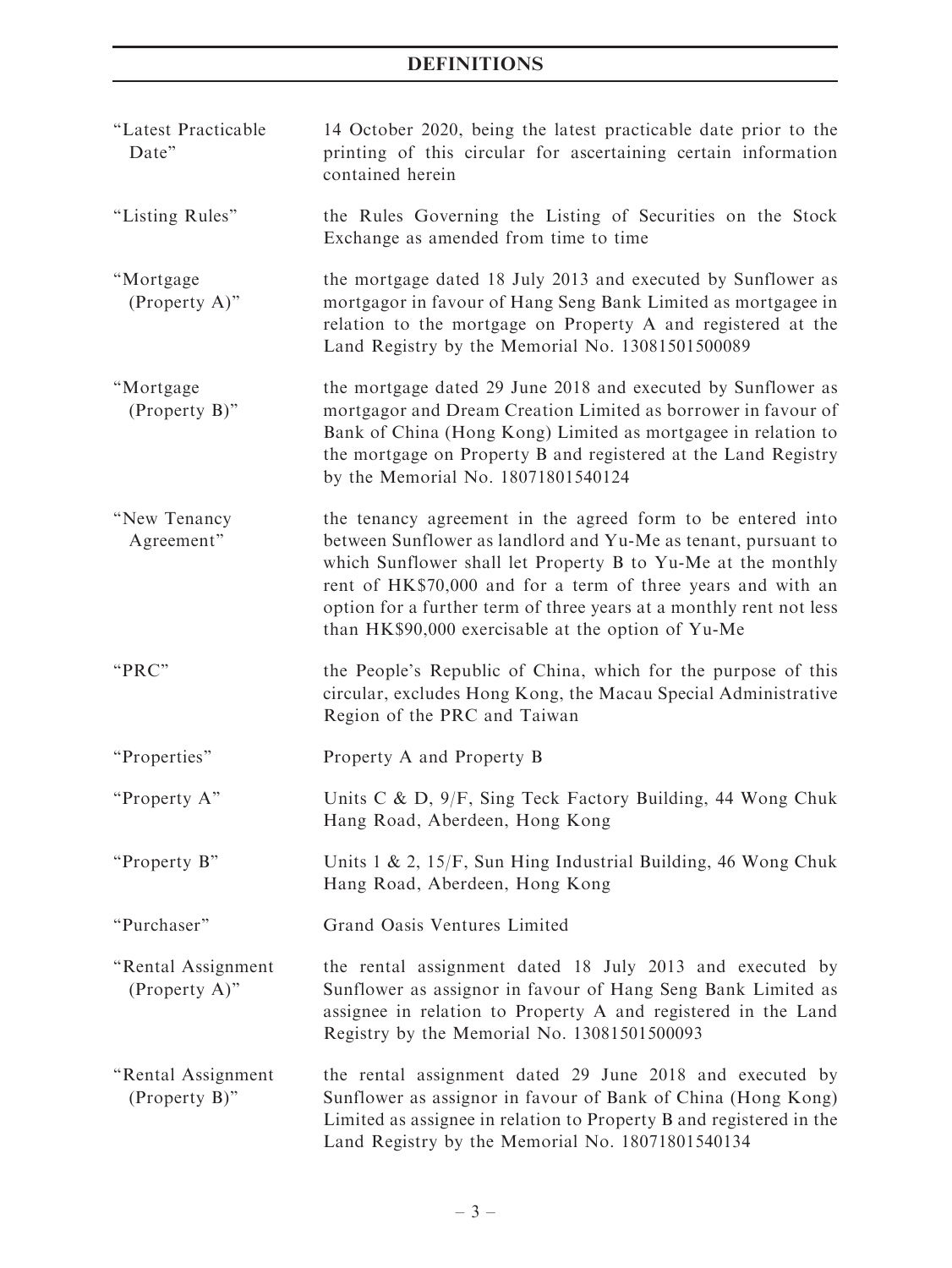''Reorganisation'' the acquisition by the Target Company of the 160,000 non-voting deferred shares in Sunflower from four individuals

- ''Sale Loan'' all obligations, liabilities and debts owing or incurred by the Target Company to the Vendor on or at any time prior to the Completion whether actual, contingent or deferred and irrespective of whether or not the same is due and payable on Completion
- "Sale Share" one issued share of US\$1.00 in the share capital of the Target Company, representing the entire issued share capital of the Target Company
- ''Second Deposit'' has the meaning ascribed thereto under the paragraph headed ''Consideration'' in the section headed ''the Disposal Agreement'' of this circular
- "Share(s)" ordinary shares of HK\$0.10 each in the share capital of the Company
- ''Second Legal Charge (Property B)'' the second legal charge dated 25 July 2019 executed by Sunflower as mortgagor and Shouji Tooling Factory Limited as borrower in favour of Bank of China (Hong Kong) Limited as mortgagee in relation to the second legal charge on Property B and registered at the Land Registry by the Memorial No. 19080801170019
- ''Second Mortgage (Property A)'' the second mortgage dated 5 November 2014 and executed by, among others, Sunflower as mortgagor in favour of Hang Seng Bank Limited as mortgagee in relation to the second mortgage on Property A and registered at the Land Registry by the Memorial No. 14112101880168
- ''Second Rental Assignment (Property B)'' the assignment of rentals dated 25 July 2019 and executed by Sunflower as assignor in favour of Bank of China (Hong Kong) Limited as assignee in relation to Property B and registered in the Land Registry by the Memorial No. 19080801170025

"Shareholder(s)" holder(s) of the issued Share(s)

- ''Stock Exchange'' The Stock Exchange of Hong Kong Limited
- ''Sunflower'' Sunflower Garland Manufactory Limited (順發聖誕製品有限公 司), a private limited company incorporated in Hong Kong and an indirect subsidiary of the Company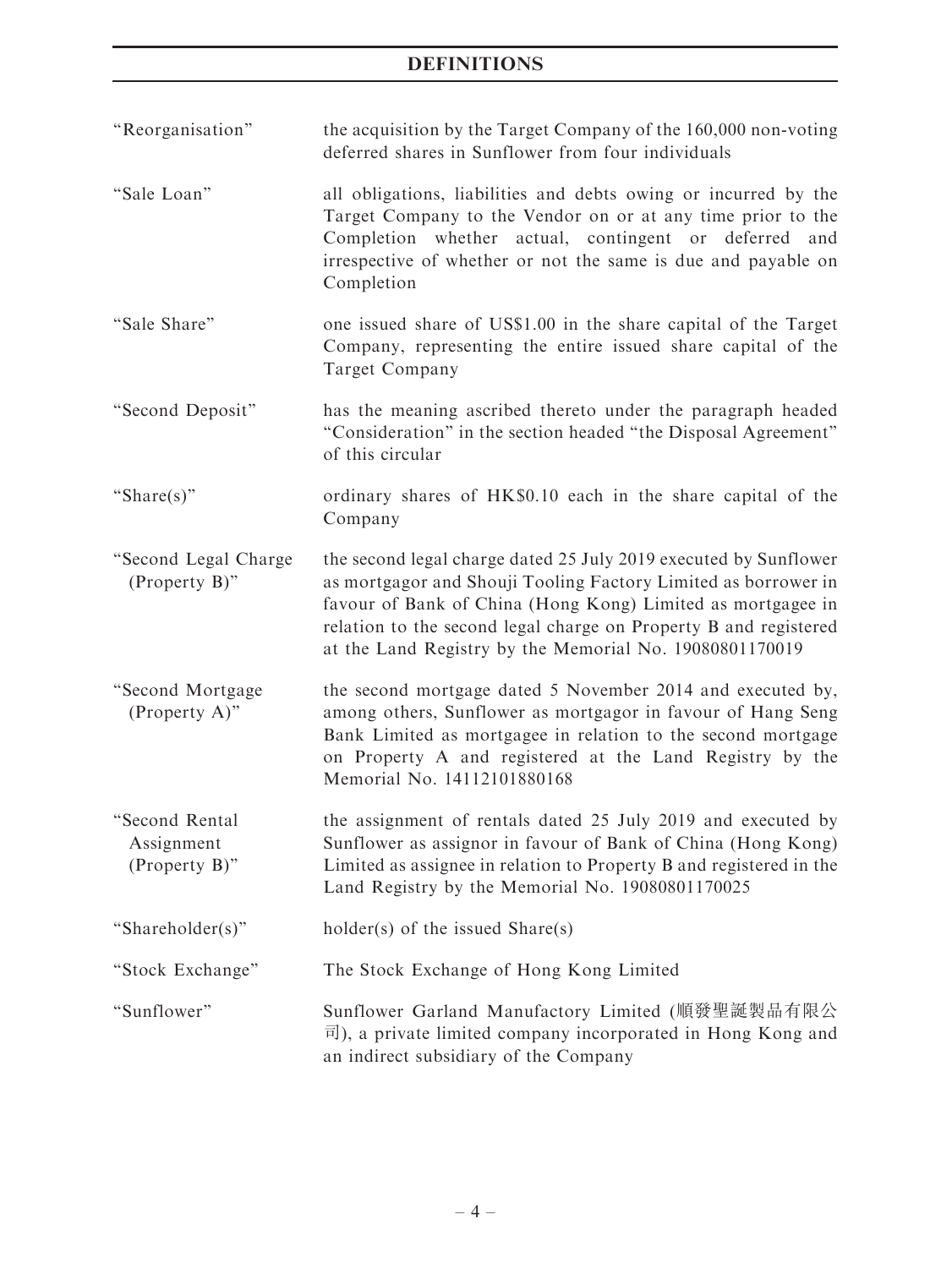| "Superseding Order" | the Superseding Order No. INVO00062/HK/17/TA dated 11             |
|---------------------|-------------------------------------------------------------------|
|                     | September 2017 and issued by the Building Authority under         |
|                     | section $26A(1)$ of the Buildings Ordinance (Cap. 123 of the laws |
|                     | of Hong Kong) and under section 46 of the Interpretation and      |
|                     | General Clauses Ordinance (Cap. 1 of the laws of Hong Kong) to    |
|                     | The Incorporated Owners of Sing Teck Factory Building and         |
|                     | registered in the Land Registry by the Memorial No.               |
|                     | 17101201000143                                                    |

- ''Target Company'' Perfect Skill Limited, a company incorporated in BVI with limited liability and an indirect wholly-owned subsidiary of the Company
- ''Target Group'' the Target Company and Sunflower
- ''US\$'' United States dollar(s), the lawful currency of the United States of America
- ''Vendor'' Perfectech International (B.V.I.) Limited, a company incorporated in BVI with limited liability and a wholly-owned subsidiary of the Company
- "Yu-Me" Yu-Me (H.K.) Limited, being an indirect wholly-owned subsidiary of the Company

" $\frac{1}{2}$ " per cent.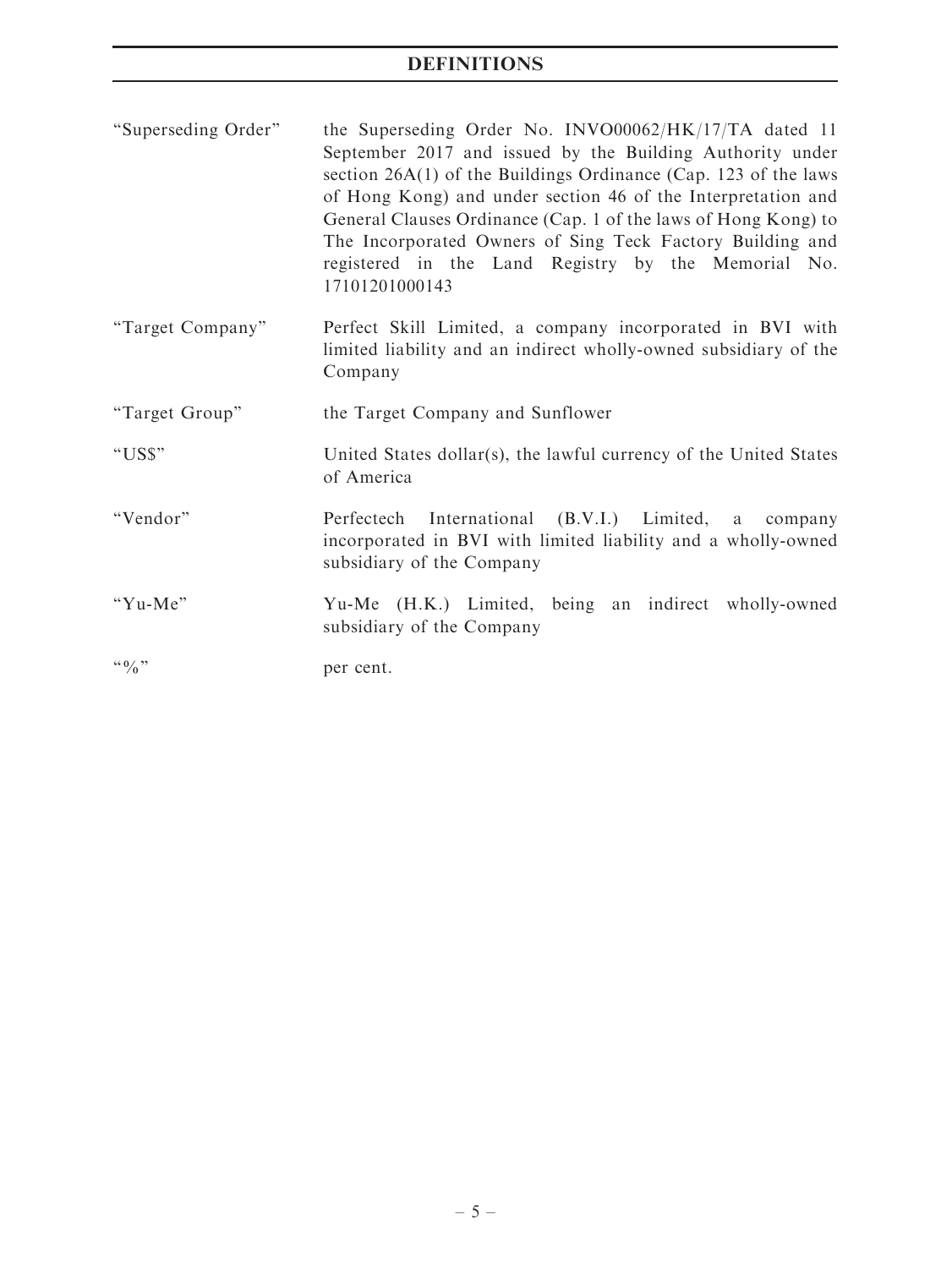

# **PERFECTECH INTERNATIONAL HOLDINGS LIMITED**

**威發國際集團有限公司**\*

*(Incorporated in Bermuda with limited liability)* (Stock Code: 00765)

Executive Directors: Mr. Li Shaohua Mr. Poon Wai Yip, Albert

Non-executive Director: Ms. Zhu Yuqi

Independent Non-executive Directors: Mr. Xie Xiaohong Mr. Lau Shu Yan Mr. Geng Jianhua

Registered office: Victoria Place, 5th Floor 31 Victoria Street Hamilton HM10 Bermuda

Principal place of business in Hong Kong: 15/F, Sun Hing Industrial Building 46 Wong Chuk Hang Road Aberdeen Hong Kong

19 October 2020

To the Shareholders

Dear Sir/Madam,

# MAJOR TRANSACTION IN RELATION TO DISPOSAL OF THE ENTIRE ISSUED SHARE CAPITAL OF AND THE SALE LOAN OWED BY THE TARGET COMPANY

### **INTRODUCTION**

Reference is made to the Announcement in relation to the Disposal. On 24 September 2020 (after trading hours of the Stock Exchange), the Vendor, a wholly-owned subsidiary of the Company, and the Purchaser entered into the Disposal Agreement, pursuant to which, the Vendor conditionally agreed to sell and the Purchaser conditionally agreed to purchase the Sale Share and the Sale Loan at the initial Consideration of HK\$66,800,000.

The purpose of this circular is to provide you with, among other things, further information relating to the Disposal and other information as required to be disclosed under the Listing Rules.

\* For identification purpose only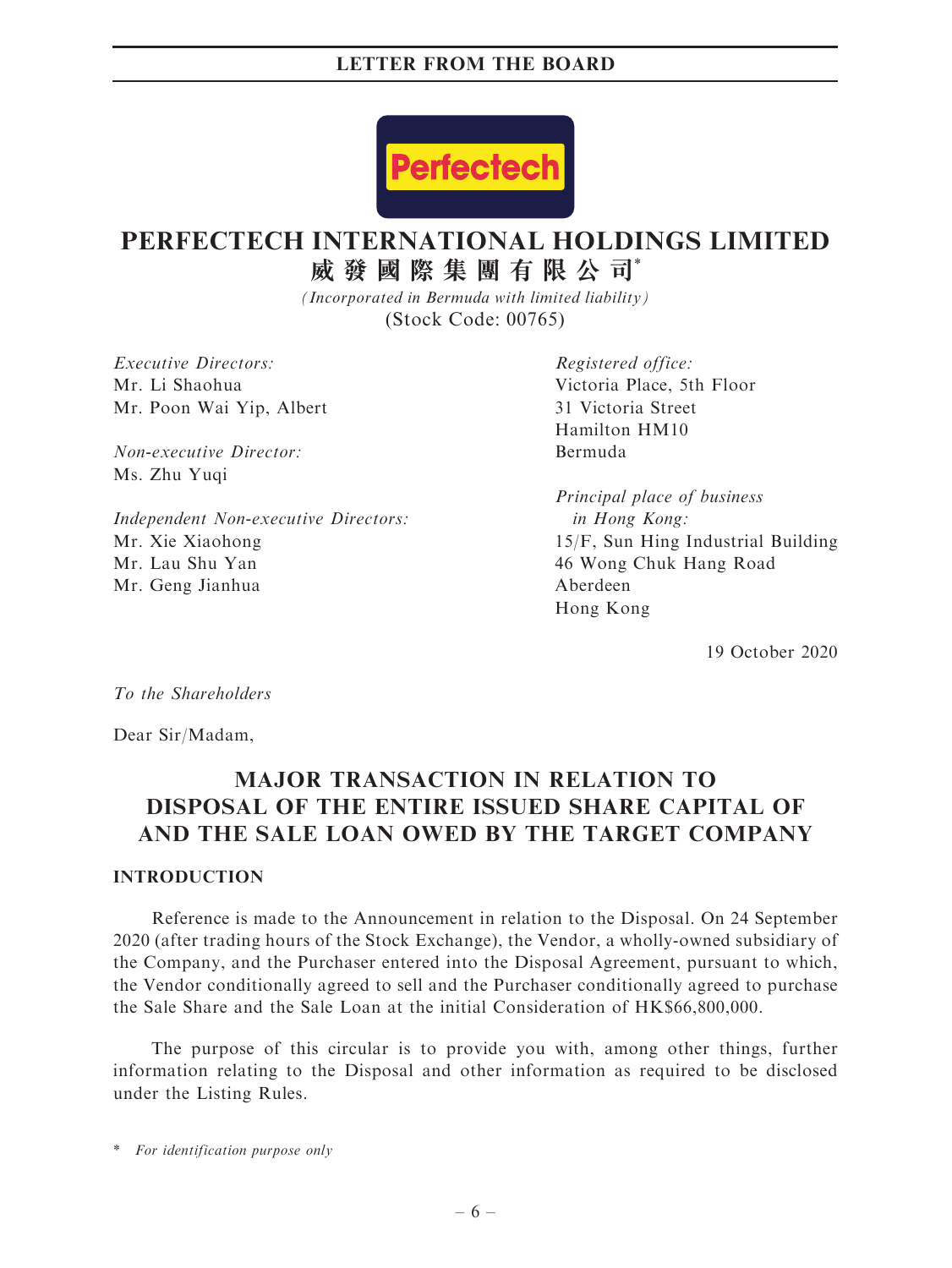# THE DISPOSAL AGREEMENT

Set out below are the principal terms of the Disposal Agreement:

# Date

24 September 2020

# Parties

| Purchaser: | Grand Oasis Ventures Limited                                                           |
|------------|----------------------------------------------------------------------------------------|
| Vendor:    | Perfectech International (B.V.I.) Limited, a wholly-owned subsidiary<br>of the Company |

The Group first came into contact with the Purchaser through the business network of one of the Directors, Mr. Poon Wai Yip, Albert. To the best of the Directors' knowledge, information and belief having made all reasonable enquiries, the Purchaser and its ultimate beneficial owners are Independent Third Parties.

# Assets to be disposed of

Pursuant to the Disposal Agreement, the Vendor conditionally agreed to sell and the Purchaser conditionally agreed to purchase the Sale Share and the Sale Loan. The Sale Share represents the entire issued share capital of the Target Company. As at the Latest Practicable Date and assuming the Debt Restructuring have been completed, the amount of the Sale Loan is approximately HK\$76,144,000.

# Consideration

The initial Consideration for the sale and purchase of the Sale Share and the Sale Loan shall be an aggregate sum of HK\$66,800,000, which shall be apportioned as follows:

- (a) the consideration for the assignment of the Sale Loan shall be the face value of the Sale Loan as at the Completion Date but if the face value of the Sale Loan is larger than the Consideration, it shall become HK\$1.00 only; and
- (b) the consideration for the transfer of the Sale Share shall be the amount of the Consideration less the consideration for the assignment of the Sale Loan as set out in (a) above.

The Consideration shall be payable by the Purchaser to the Vendor in cash in the following manner:

- (a) a refundable deposit of  $HK$6,680,000$  (the "**First Deposit**") was paid as at the date of the Disposal Agreement;
- (b) a refundable deposit of HK\$20,040,000 (the "Second Deposit") shall be paid within 30 days from the date of the Disposal Agreement; and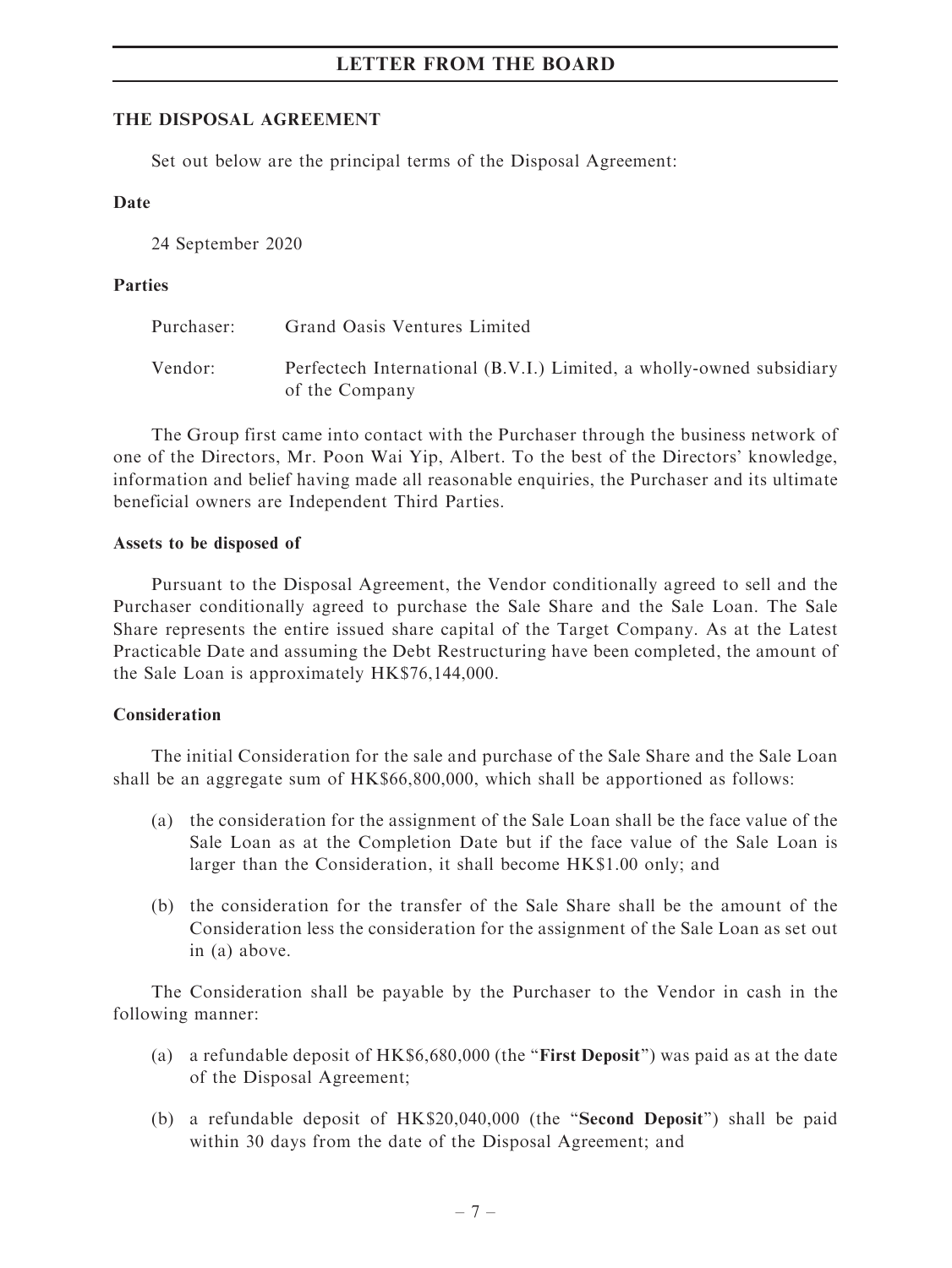(c) the balance of the Consideration in the sum of HK\$40,080,000 shall be paid upon Completion.

#### Adjustment to the Consideration

The amount of the Consideration shall be adjusted according to the following formula:

 $A = HK$66,800,000 + B - C$ 

Where:

A is the adjusted Consideration;

B is the current assets of the Target Group appearing in the Completion Accounts; and

C is liabilities of the Target Group appearing in the Completion Accounts.

Provided always that the maximum amount of the Consideration shall not exceed HK\$70,000,000.

The Consideration was determined between the Vendor and the Purchaser after arm's length negotiation and on normal commercial terms, with reference to (i) the valuation of the Properties as at 31 August 2020 conducted by an independent valuer in the amount of HK\$70,000,000; (ii) recent prevailing market conditions of the property market in Hong Kong; and (iii) the benefits to the Group from the Disposal as described under the section headed ''Reasons for and benefits of the Disposal and use of proceeds'' below. Despite the amount of the Consideration represents a discount of approximately 4.57% to the appraised value of the Properties, the Board considers that the Consideration is fair and reasonable, in view that the COVID-19 pandemic continues to be an uncertainty to the Hong Kong economic environment in a near future which may lead to downward pressure on value of the Properties.

Having considered the above factors, the Board considers that the Consideration, which was arrived at after arm's length negotiation, is fair and reasonable and is in the interests of the Company and the Shareholders as a whole.

#### Lease of Property B

On or before Completion, Sunflower and Yu-Me will enter into the New Tenancy Agreement, whereby Sunflower will let Property B to Yu-Me for a term of three years at a monthly rent of HK\$70,000 and with an option for a further term of three years at a monthly rent not less than HK\$90,000 exercisable at the option of Yu-Me.

The Company will recognise the lease of Property B as right-of-use assets under Hong Kong Financial Reporting Standard 16 Leases. As all of the relevant percentage ratios calculated in accordance with the Listing Rules in respect of the leasing of Property B fall below 5%, the leasing of Property B does not constitute a notifiable transaction on the part of the Company under Chapter 14 of the Listing Rules.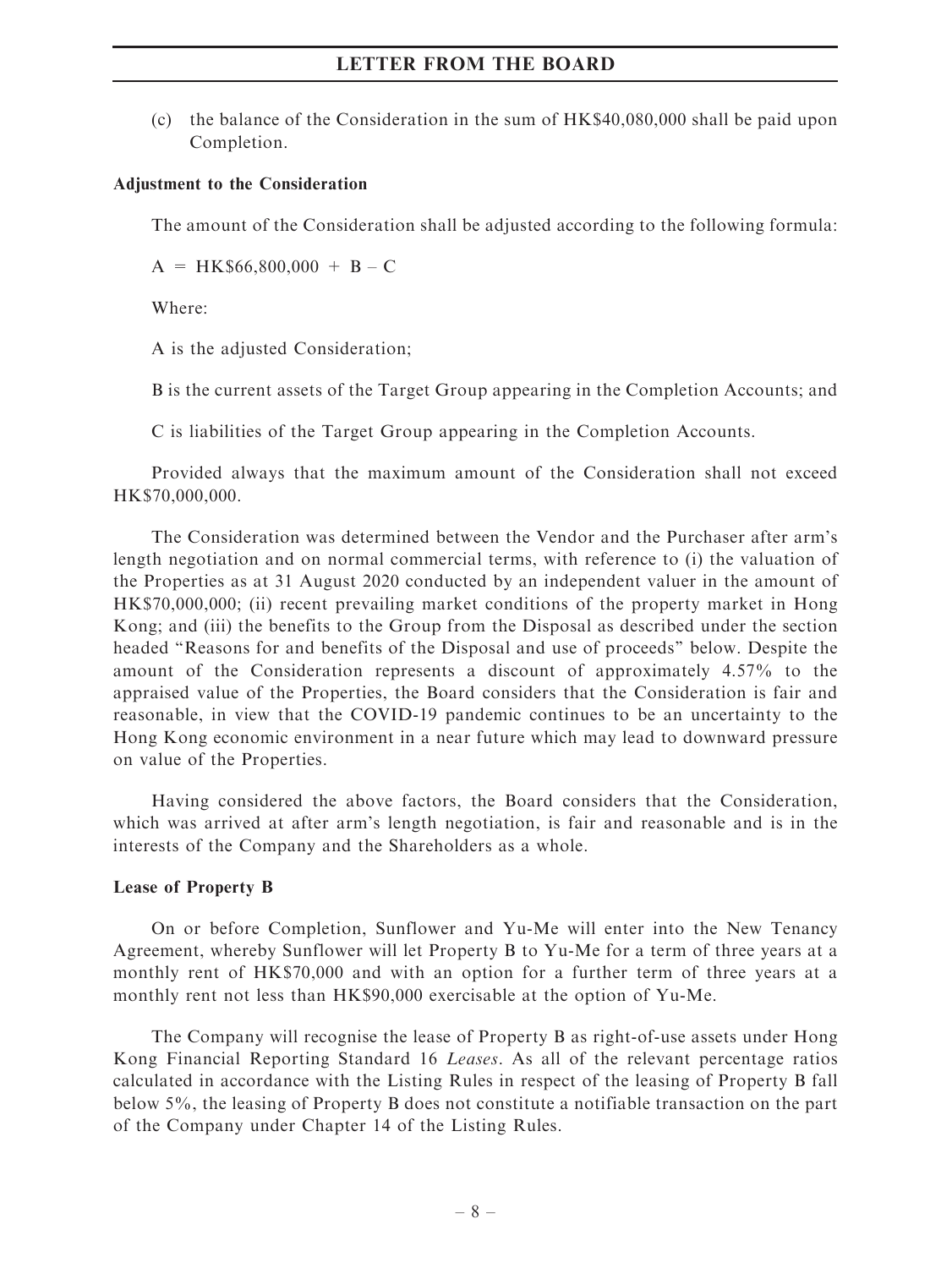# Conditions precedent

Completion shall be subject to and conditional upon:

- (a) the Vendor having shown and proved that Sunflower has a good title to Property A and Property B in accordance with Section 13 of the Conveyancing and Property Ordinance (Cap.219 of the Laws of Hong Kong) free from all Encumbrances;
- (b) the Purchaser having completed the due diligence review and been reasonably satisfied with the results thereof;
- (c) the obtaining of the written shareholders' approval from the shareholders of the Company holding more than 50% of the issued share capital of the Company to approve the Disposal Agreement and the transactions contemplated thereunder as required under the Listing Rules;
- (d) all the representations, warranties, undertakings made or given by the Vendor to the Purchaser under the Disposal Agreement remaining true and accurate in all respects from the date thereof up to and immediately before Completion;
- (e) the release and discharge of the mortgages, legal charges and rental assignments subsisting over the Properties;
- (f) the entering into of the surrender agreement in respect of the Existing Tenancy Agreement B;
- (g) the entering into of the New Tenancy Agreement;
- (h) completion of the Reorganisation;
- (i) the Target Group having completed the Debt Restructuring;
- (j) the Company having complied with the Listing Rules and all applicable laws and regulations in respect of the transactions contemplated thereunder;
- (k) there being no compulsory acquisition or notice or order of intended resumption and acquisition by the government or any other competent authority affecting the Properties or any part thereof or otherwise adversely affecting the Properties or any part thereof; and
- (l) there being no circumstance which has rendered any warranties to be false and resulting in a material adverse change (or effect) on (i) the Properties, (ii) the Target Group, and/or (iii) the transactions contemplated under the Disposal Agreement.

The Purchaser may at any time waive (in whole or in part) the condition referred to in condition (b), (d), (g) and (h) above at its sole and reasonable discretion. The other conditions set out above are incapable of being waived.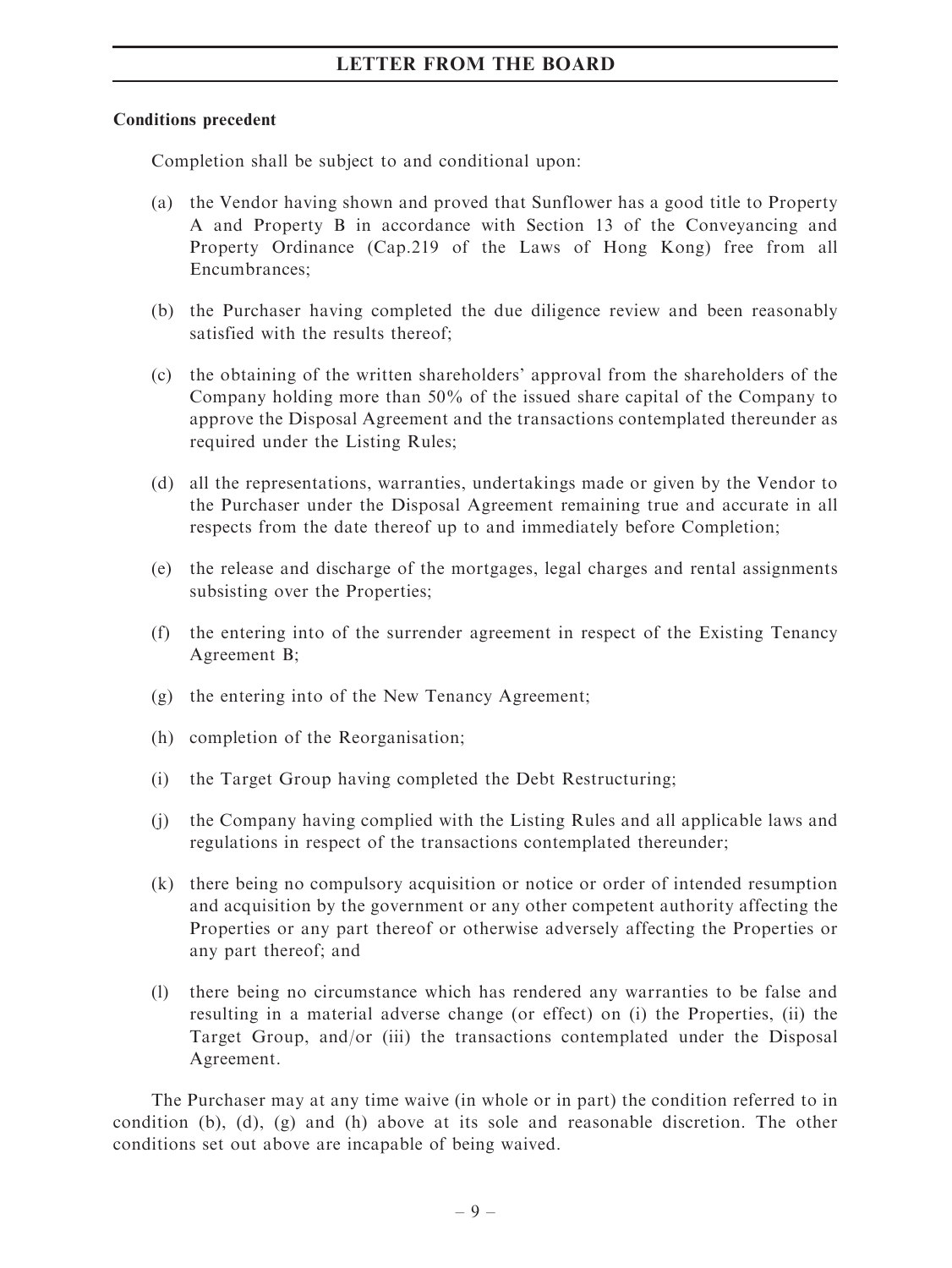As at the Latest Practicable Date, save for condition (c) has been fulfilled, none of the above conditions precedent had been fulfilled.

If the conditions set out above have not been satisfied (or as the case may be, waived by the Purchaser) on or before 5: 00 p.m. on 29 January 2021 (or such date as the Vendor and the Purchaser may agree in writing), this Disposal Agreement shall cease and determine and thereafter neither party shall have any obligations and liabilities towards each other thereunder save for any antecedent breaches of the terms thereof and the Vendor shall forthwith return the Deposits (without interest) to the Purchaser in full.

### Completion

Subject to the fulfilment (or waiver) of all the above conditions, Completion shall take place on the Completion Date.

### INFORMATION OF THE GROUP

The Company is an investment holding company incorporated in Bermuda with limited liability. The Group is principally engaged in the manufacture and sale of novelties, decoration and toy products.

#### INFORMATION OF THE VENDOR

The Vendor, a company incorporated in BVI with limited liability, is a wholly-owned subsidiary of the Company. The Vendor is an investment holding company.

# INFORMATION OF THE PURCHASER

The Purchaser is a company incorporated in BVI with limited liability and principally engaged in investment holding. It is ultimately and beneficially owned as to 70% by Mr. Lau Kim Hung Jack and 30% by Mr. Chan Francis Ping Kuen. To the best of the Directors' knowledge, information and belief having made all reasonable enquiries, the Purchaser and its ultimate beneficial owners are Independent Third Parties.

### INFORMATION OF THE TARGET GROUP AND THE PROPERTIES

As at the Latest Practicable Date, the Target Group consists of the Target Company and Sunflower.

#### The Target Company

The Target Company is an investment holding company incorporated in BVI with limited liability, which is direct wholly-owned subsidiary of the Vendor.

### Sunflower

Sunflower is a company incorporated in Hong Kong with limited liability and is a direct subsidiary of the Target Company. Sunflower is principally engaged in securities and property investment and its principal assets are Property A and Property B.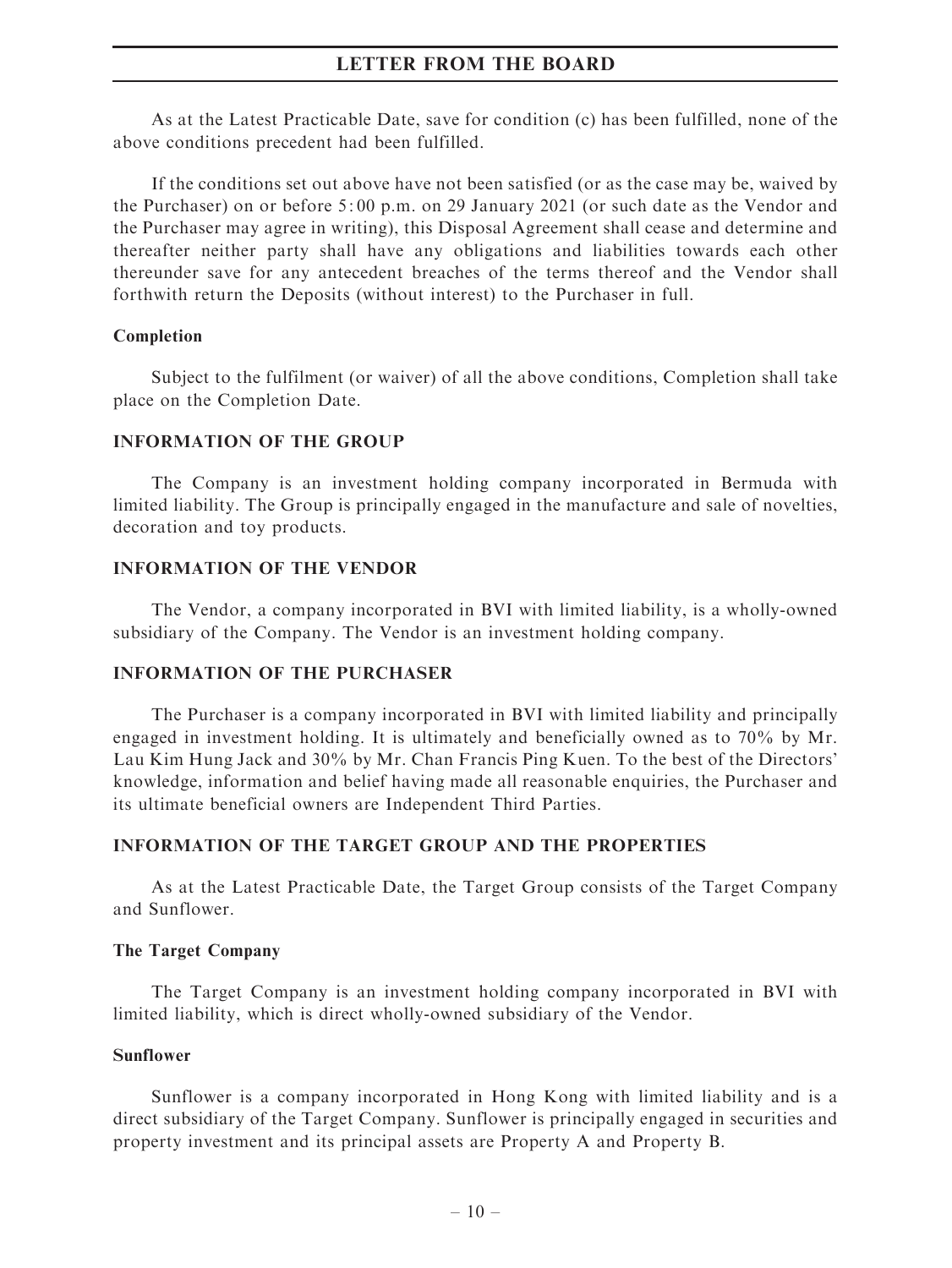As at the Latest Practicable Date, Sunflower has (i) 2 ordinary shares in issue which are fully paid up or credited as fully paid and are owned by the Target Company; and (ii) 160,000 non-voting deferred shares in issue which are fully paid or credited as fully paid and are owned by four individuals. Upon completion of the Reorganisation (being one of the conditions precedents to the Disposal), the abovementioned 2 ordinary shares and 160,000 non-voting deferred shares will be beneficially owned by the Target Company.

As at the Latest Practicable Date, Sunflower has created (i) the Mortgage (Property A), the Second Mortgage (Property A) and the Rental Assignment (Property A) in favour of Hang Seng Bank Limited; and (ii) the Mortgage (Property B), the Second Legal Charge (Property B), the Rental Assignment (Property B) and the Second Rental Assignment (Property B) in favour of Bank of China (Hong Kong) Limited for certain facilities granted to certain subsidiaries of the Group. Pursuant to the terms and conditions of the Disposal Agreement, Completion is subject to the release and discharge of such mortgages, legal charges and rental assignments.

As at the Latest Practicable Date, the Company had applied the First Deposit to settle the outstanding mortgage in full.

#### Property A

Property A is located at Units C & D, 9/F, Sing Teck Factory Building, 44 Wong Chuk Hang Road, Aberdeen, Hong Kong. As at the Latest Practicable Date, Property A, being classified as investment property in the consolidated financial statements of the Group, is let to a tenant which is an Independent Third Party at a monthly rent of HK\$67,920 for a term ending 31 March 2022.

### Property B

Property B is located at Units 1 & 2, 15/F, Sun Hing Industrial Building, 46 Wong Chuk Hang Road, Aberdeen, Hong Kong. As at the Latest Practicable Date, Property B, being classified as a property, plant and equipment in the consolidated financial statements of the Group, is used as head office and principal place of business of the Group in Hong Kong.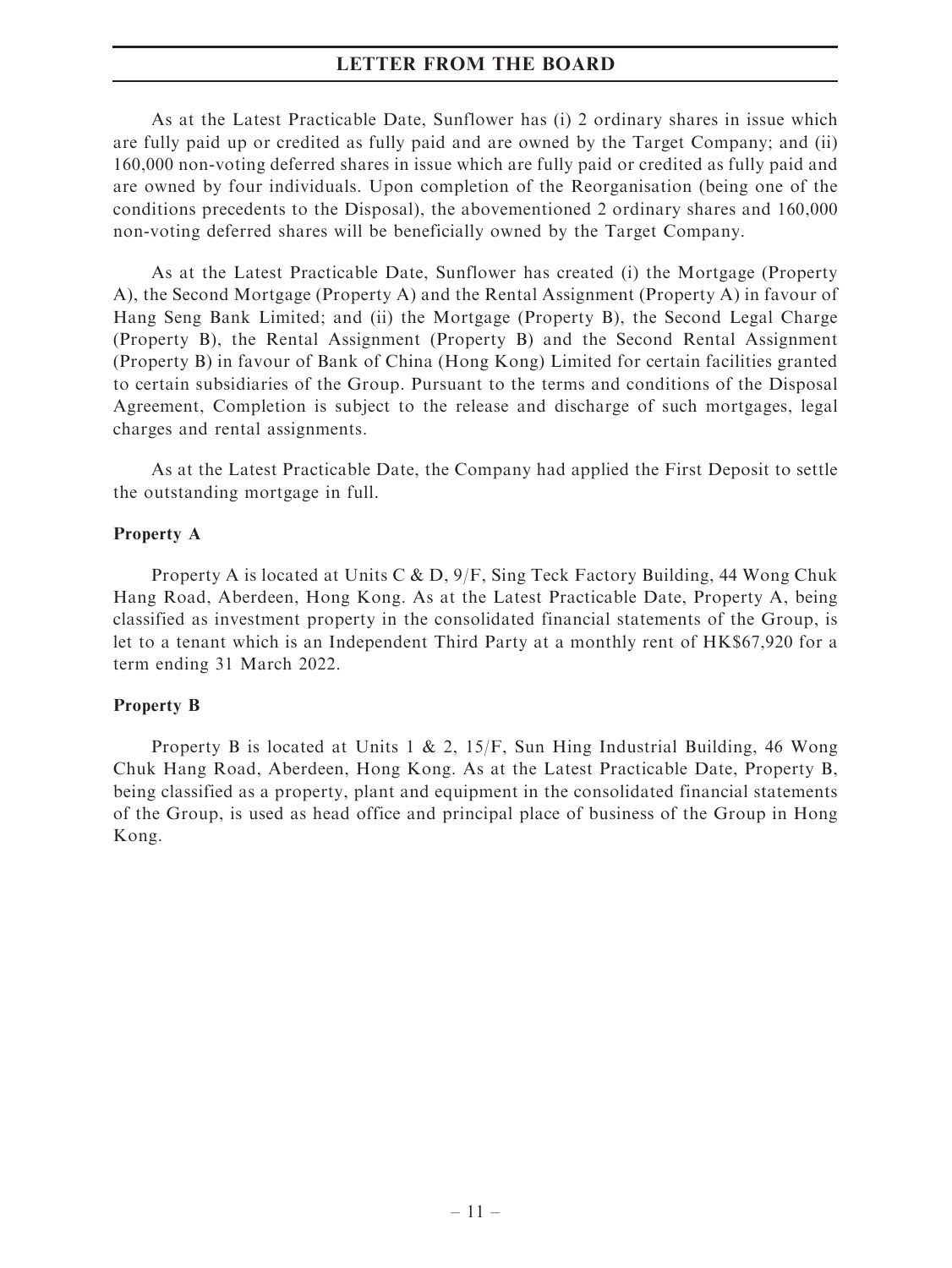#### Financial Information of the Target Group

Set out below is a summary of the key financial data of the Target Group based on the unaudited consolidated management accounts for the two financial years ended 31 December 2019:

|                      | For the         | For the         |  |
|----------------------|-----------------|-----------------|--|
|                      | year ended      | year ended      |  |
|                      | 31 December     | 31 December     |  |
|                      | 2018            | 2019            |  |
|                      | <b>HK\$'000</b> | <b>HK\$'000</b> |  |
|                      | (unaudited)     | (unaudited)     |  |
| Revenue              | 660             | 1,386           |  |
| Loss before taxation | (2,194)         | (3, 569)        |  |
| Loss after taxation  | (2, 559)        | (3, 569)        |  |
|                      |                 |                 |  |

The unaudited consolidated total assets value and the net liability of the Target Group as at 31 August 2020 were approximately HK\$80.07 million and HK\$5.16 million respectively.

### FINANCIAL EFFECTS OF THE DISPOSAL

As at the Latest Practicable Date, the Target Company is an indirect wholly-owned subsidiary of the Company. Upon Completion, the Target Company will cease to be a subsidiary of the Company and the Company will cease to have any interest in the Target Company. The financial results of the Target Group will no longer be consolidated into the consolidated financial statements of the Group following Completion.

#### Assets and liabilities

Having taken into account the Consideration (assuming there is no adjustment to the amount of the Consideration) and the unaudited net liabilities of the Target Company as at 31 August 2020, it is estimated that upon Completion, the total assets of the Group will decrease by approximately HK\$4.98 million. The total liabilities of the Group will decrease by approximately HK\$0.2 million. It is estimated that the net assets of the Group will have a decrease of approximately HK\$4.78 million, being the net effect of the changes of the Group.

#### Earnings

Based on the net proceeds from the Disposal of approximately HK\$66.20 million (after deducting of estimated professional fees and other related expenses of approximately HK\$0.60 million and assuming there is no adjustment to the amount of the Consideration) and the Company's carrying value, being the unaudited net liabilities of the Target Group and the Sale Loan, in aggregate of approximately HK\$70.98 million as at 31 August 2020, it is estimated that the Company will record a loss of approximately HK\$4.78 million from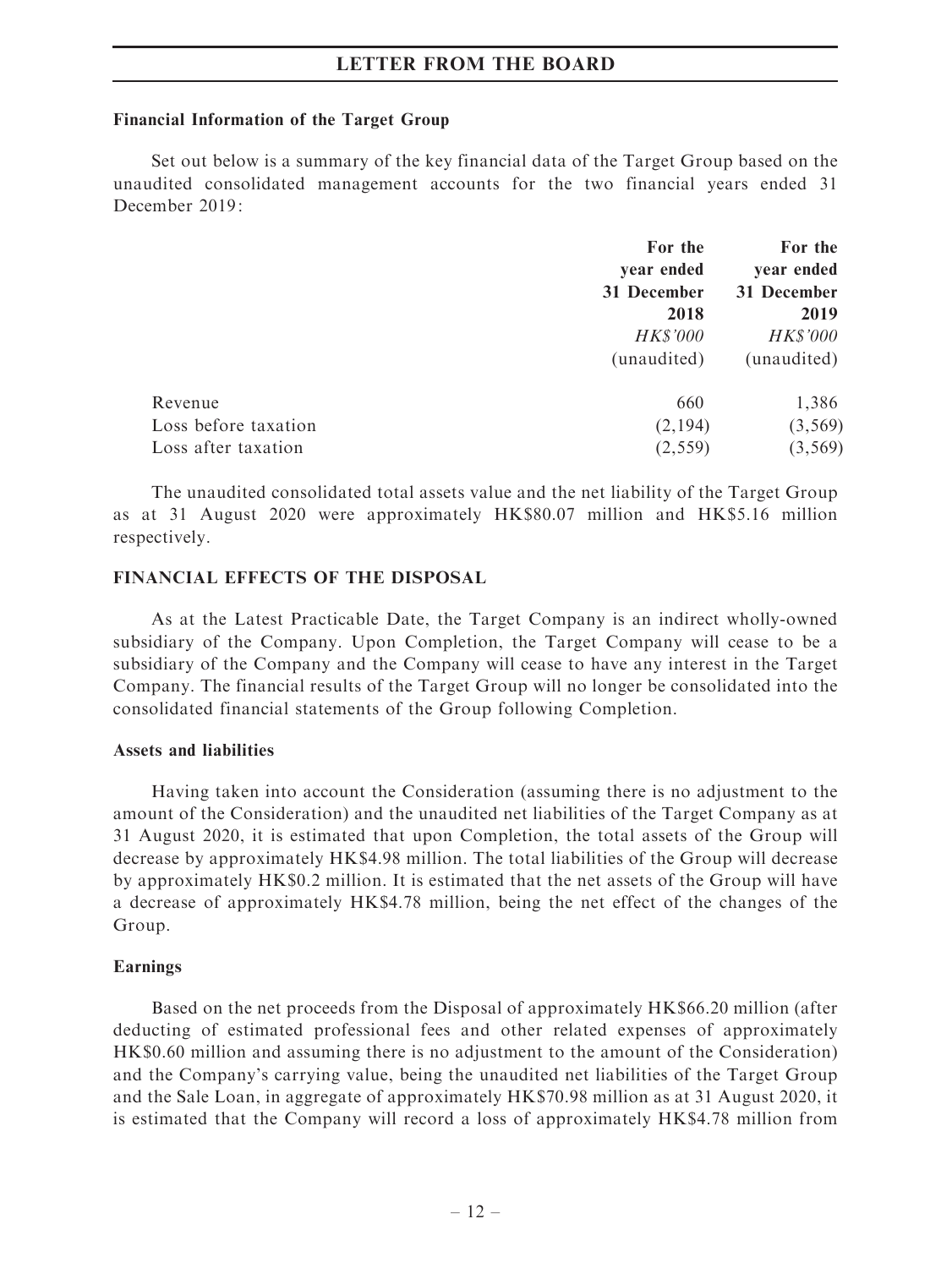the Disposal. The actual gain or loss to be recorded by the Company depends on the net asset/liability value of the Target Company as at the Completion Date, which is subject to final audit to be performed by the auditors of the Company.

# REASONS FOR AND BENEFITS OF THE DISPOSAL AND USE OF PROCEEDS

Having considered recent downturn of property price and property market conditions in Hong Kong, the Directors believe that the property market outlook remains gloomy in the near future. Therefore, the Directors are of the view that the Disposal is a good opportunity for the Group to realise its investment before further market downturn. Meanwhile, the Directors are aware that Property B is currently used as the Group's principal place of business in Hong Kong. On or before Completion, Sunflower will let Property B to Yu-Me for a term of three years at a monthly rent of HK\$70,000 and with an option for a further term of three years at a monthly rent of not less than HK\$90,000 exercisable at the option of Yu-Me such that the Disposal will have minimal impact to the Group's operations.

The Group intends to apply the net proceeds from the Disposal (assuming there is no adjustment to the amount of the Consideration) of (i) approximately HK\$47.00 million for repayment of amount due to a director of subsidiaries of the Company and the interests to be accrued thereon; (ii) approximately HK\$5.00 million for repayment of bank borrowings; and (iii) the remaining balance of approximately HK\$14.20 million for general working capital of the Group.

Having considered the above, the Directors are of the view that the Disposal is fair and reasonable and in the interests of the Group and the Shareholders as a whole.

# LISTING RULES IMPLICATIONS

As one or more of the relevant percentage ratios calculated in accordance with the Listing Rules in respect of the Disposal exceeds 25% but below 75%, the Disposal constitutes a major transaction on the part of the Company and is subject to the reporting, announcement, circular and shareholders' approval requirements under Chapter 14 of the Listing Rules.

To the best of the Directors' knowledge, information and belief, having made all reasonable enquiries, no Shareholder or any of its close associates has any material interest in the Disposal and the transactions contemplated thereunder, and therefore no Shareholder is required to abstain from voting under the Listing Rules if the Company were to convene a general meeting for the approval of the Disposal. Pursuant to Rule 14.44 of the Listing Rules, Shareholders' approval of the Disposal may be given by way of written Shareholders' approval in lieu of holding a general meeting if (1) no Shareholder is required to abstain from voting if the Company were to convene a general meeting for approval of the Disposal; and (2) the written Shareholders' approval has been obtained from a Shareholder or a closely allied group of Shareholders who together hold more than 50% of the issued share capital of the Company giving the right to attend and vote at that general meeting to approve the Disposal.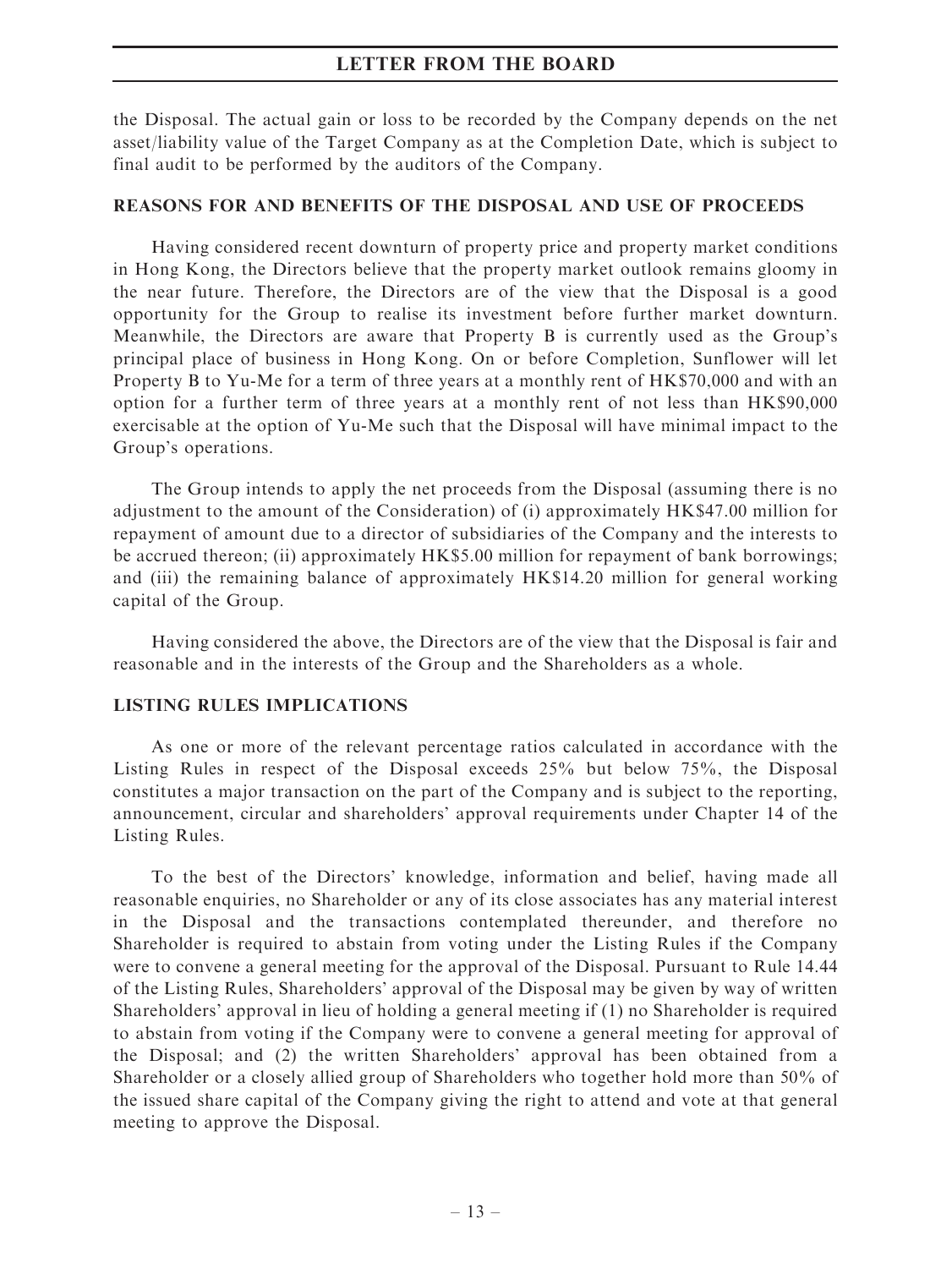Each of Star Fly Limited and Fresh Choice Holdings Limited, being the substantial shareholders holding 125,297,040 Shares and 119,297,041 Shares or approximately 38.33% and 36.49% of the total issued Shares as at the date of the Disposal Agreement and the Latest Practicable Date respectively, has given written approvals of the Disposal. Accordingly, pursuant to Rule 14.44 of the Listing Rules, no general meeting of the Company will be convened for the purpose of approving the Disposal.

### RECOMMENDATION

The Board considers that the terms of the Disposal Agreement and the transactions contemplated thereunder are fair and reasonable and are in the interests of the Company and the Shareholders as a whole. Although a general meeting was not convened by the Company to approve the Disposal Agreement and the transactions contemplated thereunder, if such a general meeting were to be convened by the Company, the Board would have recommended the Shareholders to vote in favour of the resolution(s) to approve the Disposal Agreement and the transactions contemplated thereunder.

# ADDITIONAL INFORMATION

Your attention is drawn to the additional information set out in the appendices to this circular. The English text shall prevail over the Chinese text in this circular.

> By order of the Board of Perfectech International Holdings Limited Zhu Yuqi Chairman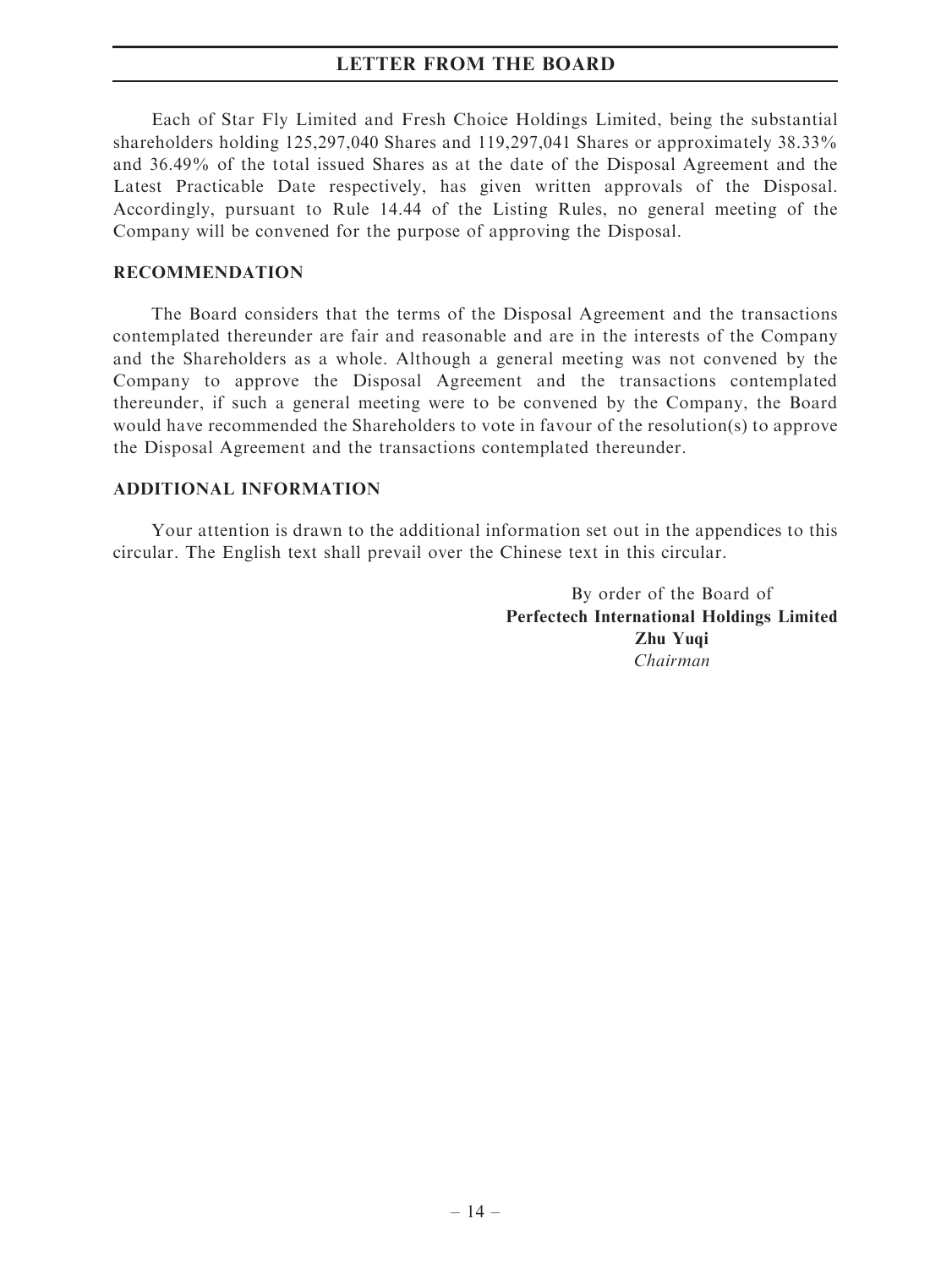# I. FINANCIAL INFORMATION OF THE GROUP

Details of the financial information of the Group for each of the three financial years ended 31 December 2017, 2018 and 2019 and the six months ended 30 June 2020 are disclosed in the following documents which have been published on the websites of the Stock Exchange (<http://www.hkexnews.hk>) and the Company (<http://www.perfectech.com.hk>):

- Interim report of the Company for the six months ended 30 June 2020 (pages 2 to 19) <https://www1.hkexnews.hk/listedco/listconews/sehk/2020/0917/2020091700623.pdf>
- Annual report of the Company for the financial years ended 31 December 2019 (pages 43 to 122) <https://www1.hkexnews.hk/listedco/listconews/sehk/2020/0514/2020051400487.pdf>
- Annual report of the Company for the financial years ended 31 December 2018 (pages 41 to 116) <https://www1.hkexnews.hk/listedco/listconews/sehk/2019/0417/ltn20190417251.pdf>
- Annual report of the Company for the financial years ended 31 December 2017 (pages 36 to 102) <https://www1.hkexnews.hk/listedco/listconews/sehk/2018/0420/ltn20180420564.pdf>

# II. INDEBTEDNESS

As at the close of business on 31 August 2020, being the latest practicable date for the purpose of this indebtedness statement prior to the publication of this circular, the indebtedness of the Group was as follows:

As at the close of business on 31 August 2020, the Group had (a) amount due to a director of subsidiaries of approximately HK\$46,778,000; (b) secured bank borrowing of approximately HK\$5,000,000, which were secured by the Group's leasehold land and buildings and investment property; and (c) lease liabilities of approximately HK\$13,095,000.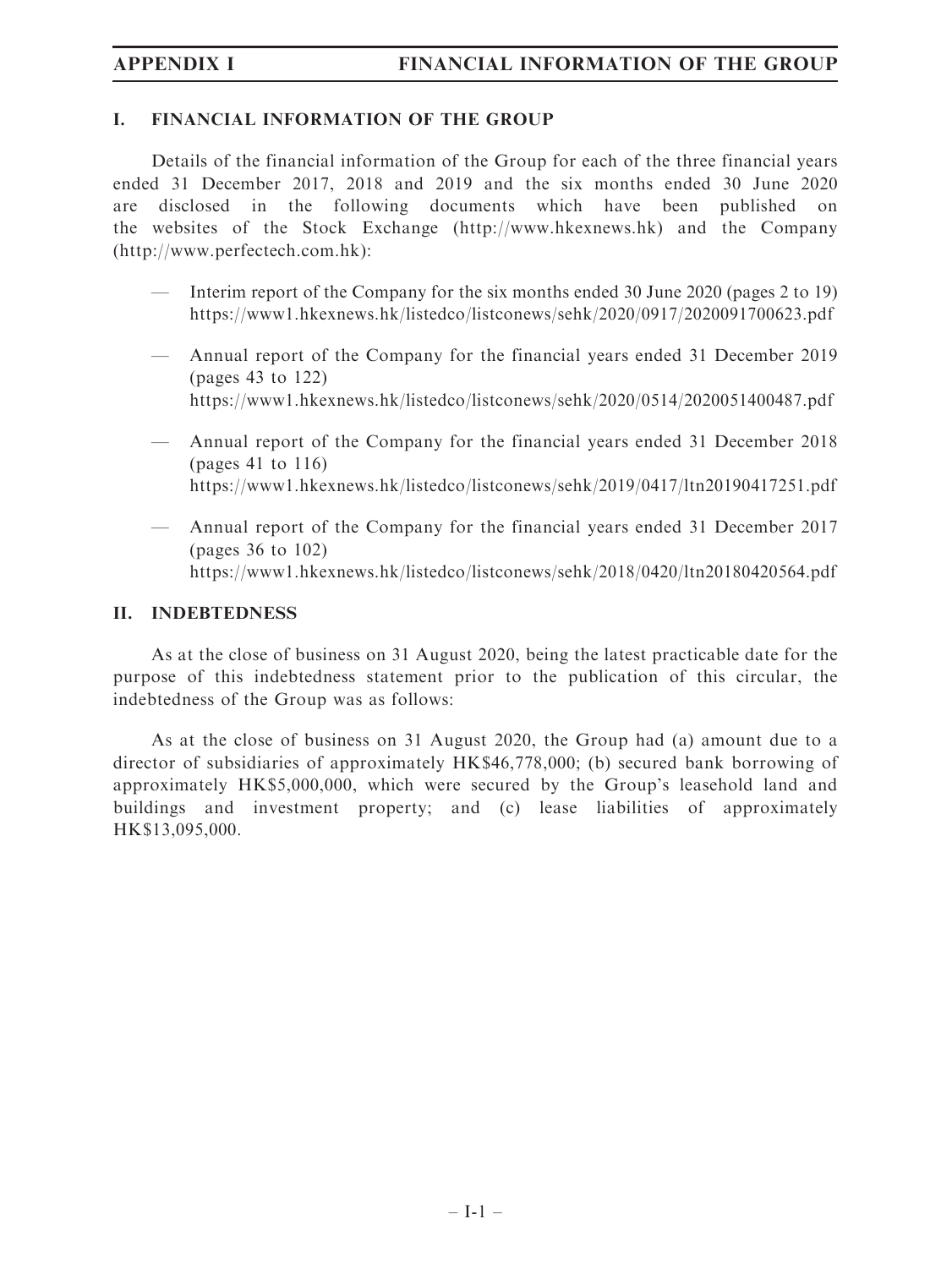As at the close of business on 31 August 2020, the Company has issued the following guarantees:

(i) Corporate guarantees to banks in respect of banking facilities granted to its subsidiaries.

The Company is also one of the entities covered by a cross guarantee arrangement issued by the Company and its subsidiaries to banks in respect of banking facilities granted to the Group which remains in force so long as the Group has drawn down under the banking facilities. Under the guarantee, the Company and all the subsidiaries that are parties to the guarantee are jointly and severally liable for all and any of the borrowings of each of them from the bank which is the beneficiary of the guarantee.

(ii) An unlimited guarantee granted to a subsidiary in relation to banking facilities granted.

Save as disclosed above, as at the close of business on 31 August 2020, the Group did not have any loan capital issued and outstanding or agreed to be issued, bank overdrafts, other similar indebtedness, liabilities under acceptances or acceptances credits, debentures, mortgages, charges, lease liabilities, guarantees or other material contingent liabilities.

The Directors confirmed that the Group does not have any plans for material external debt financing and no material changes in the indebtedness and contingent liabilities of the Group since 31 August 2020 up to and including the Latest Practicable Date.

# III. WORKING CAPITAL

The Directors are of the opinion that, taking into account the cash flow generated from the operating activities, the financial resources available to the Group including cash and cash equivalents on hand, the internally generated funds and the available banking facilities, the Group has, in the absence of unforeseeable circumstances, sufficient working capital for its present requirements in at least the next twelve months from the date of this circular.

# IV. MATERIAL ADVERSE CHANGE

The Directors are not aware of any material adverse change in the financial or trading position or outlook of the Group since 31 December 2019, being the date to which the latest published audited financial statements of the Company were made up, and up to and including the Latest Practicable Date.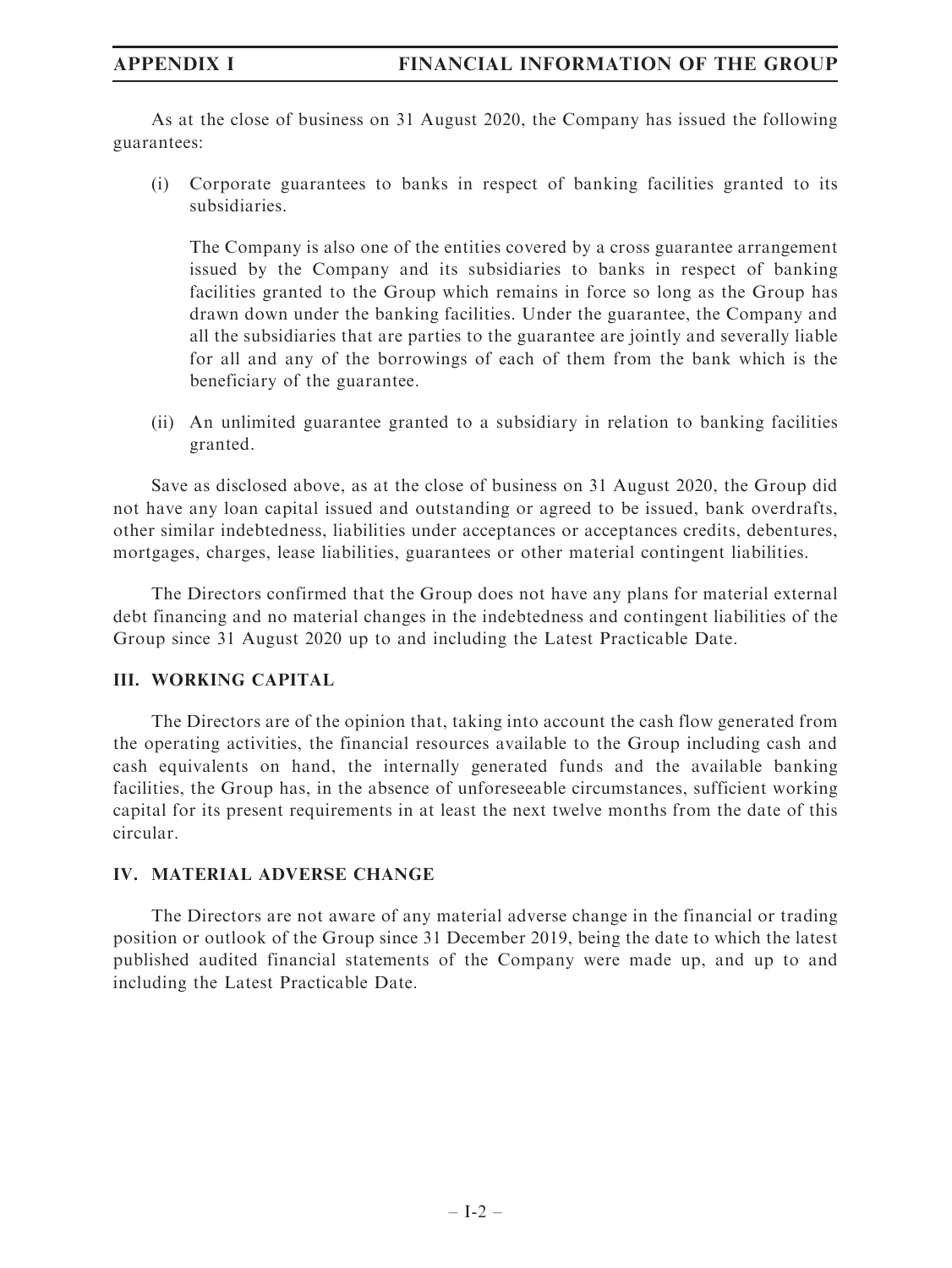# V. FINANCIAL AND TRADING PROSPECTS OF THE GROUP

The unresolved Sino-American trade disputes, the political instability in Europe and the outbreak of COVID-19 pandemic are expected to continue to cast uncertainty and challenges to the Group's operating environment in this year. The Directors are moving ahead cautiously. The Group will continue to optimise its product mix to meet the demand of the customers, strengthen production and operational efficiency, as well as implement stringent cost management in order to minimise the impact of these challenges.

Meanwhile, the Directors endeavour to materialise the proposed acquisition (for further information, please refer to the section headed ''Material Contracts'' of Appendix III to this circular) (the ''Proposed Acquisition''). It is the intention of the Group to actively identify good merger and acquisition opportunities in order to acquire new business or assets that will bring additional value and new income streams to the Group. Leveraging on the extensive experience in the areas of oil and natural gas industry and corporate management, the Board believes that the Proposed Acquisition will help the Company navigate its business focus towards natural gas and clean energy to meet the growing natural gas demand in the PRC, and create long-term returns for the shareholders of the Company with enhanced values.

With the joint efforts of all of its employees, the Group endeavors to maintain a good business relationship with its customers, business partners and shareholders to maximise its corporate value and deliver promising returns to its shareholders.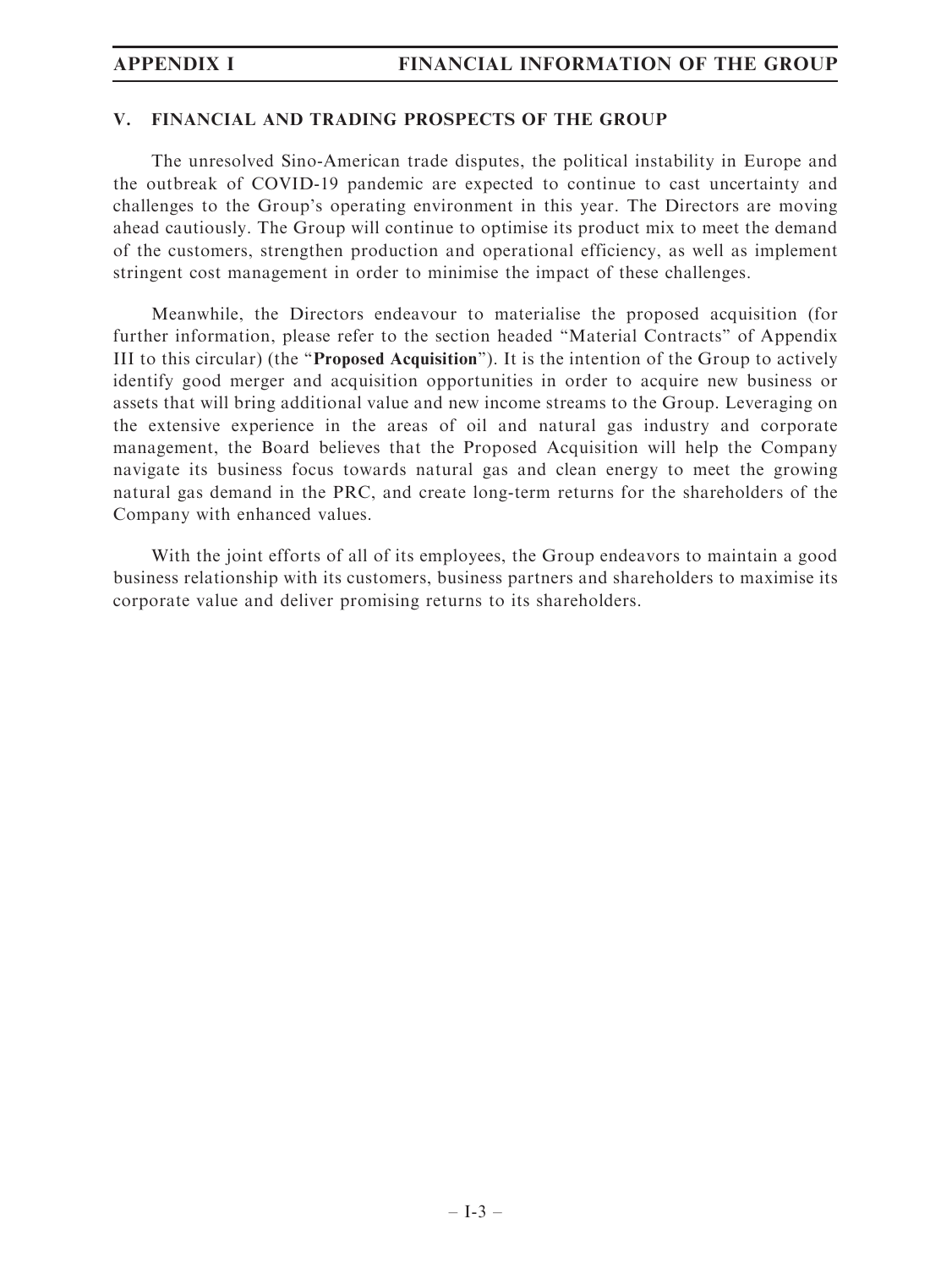# APPENDIX II VALUATION REPORT

The following is the text of a letter and valuation report prepared for the purpose of incorporation in this circular received from BMI Appraisals Limited, an independent valuer appointed by the Company, in connection with its valuations as at 31 August 2020 of the Properties.



BMI Appraisals Limited 中和邦盟評估有限公司

Suite 01-08, 27<sup>th</sup> Floor, Shui On Centre, 6-8 Harbour Road, Wanchai, Hong Kong 香港灣仔港灣道6-8號瑞安中心27樓2701-2708室 Tel 電話: (852) 2593 9678 Fax 傳真: (852) 2802 0863 Email 電郵: enquiry@bmintelligence.com Vebsite 網址: www.bmi-appraisals.com

19 October 2020

# Perfectech International Holdings Limited 15th Floor, Sun Hing Industrial Building No. 46 Wong Chuk Hang Road

Aberdeen, Hong Kong

Dear Sirs,

# INSTRUCTIONS

We refer to the instructions from Perfectech International Holdings Limited (the ''Company'') for us to value the real properties held by the Company and/or its subsidiaries (together referred to as the ''Group'') located in Hong Kong. We confirm that we have conducted inspections, made relevant enquiries and obtained such further information as we consider necessary for the purpose of providing you with our opinion of the market values of the real properties as at 31 August 2020 (the "valuation date").

### BASIS OF VALUATION

Our valuations of the real properties have been based on the Market Value, which is defined by The Hong Kong Institute of Surveyors as ''the estimated amount for which an asset or liability should exchange on the valuation date between a willing buyer and a willing seller in an arm's length transaction, after proper marketing where the parties had each acted knowledgeably, prudently and without compulsion''. The Market Value is also understood as the value of an asset or liability estimated without regard to costs of sale or purchase (or transaction) and without offset for any associated taxes or potential taxes.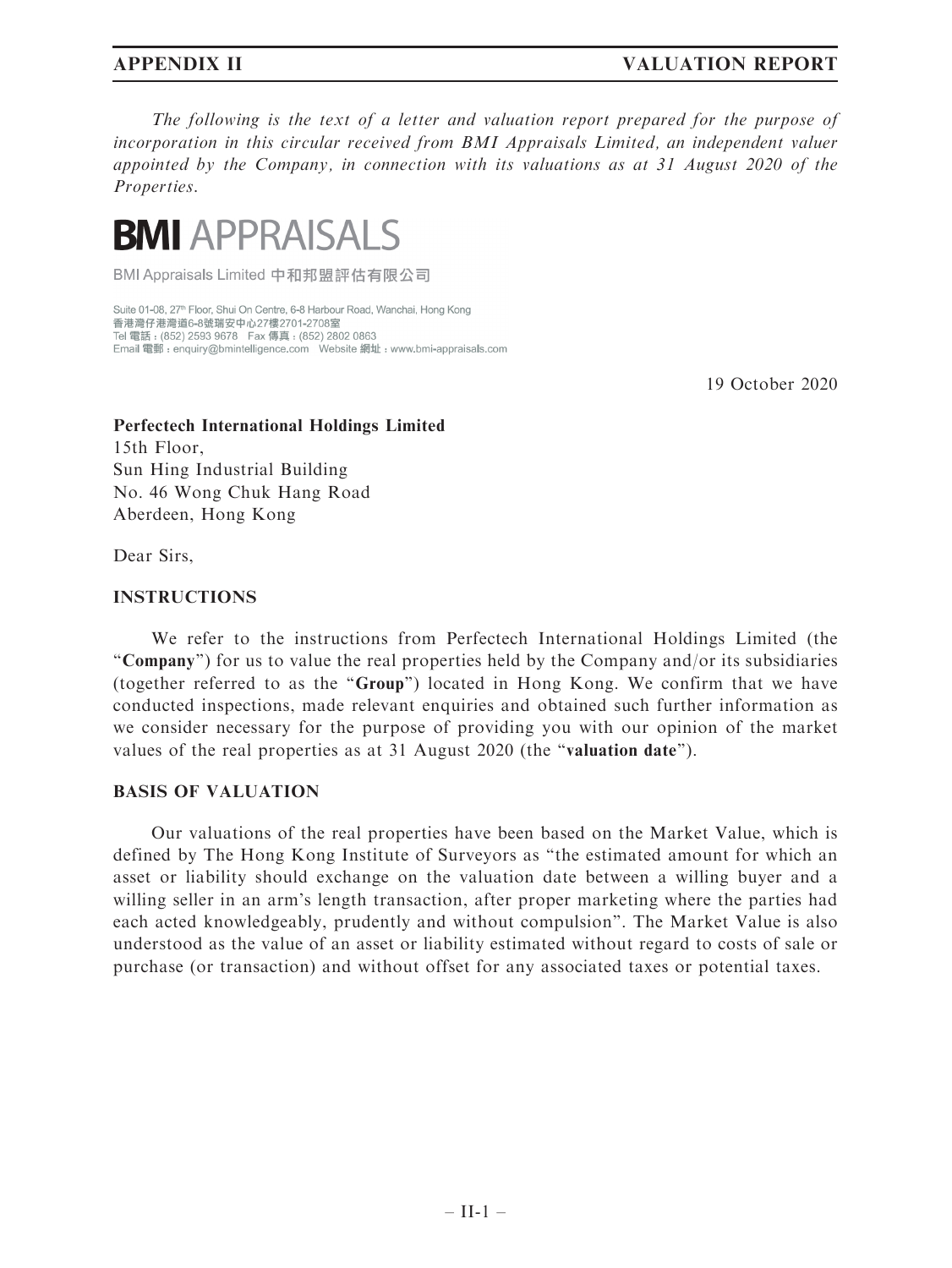# PROPERTY CATEGORISATION

In the course of our valuations, the real properties are categorised into the following groups:

- Group I Real property held for owner-occupation by the Group in Hong Kong
- Group II Real property held for investment by the Group in Hong Kong

# VALUATION METHODOLOGY

We have valued the real properties by Comparison Approach assuming sale in their existing states with the benefit of vacant possession and by making reference to comparable sale evidences as available in the relevant market. Appropriate adjustments have been made to account for the differences between the real properties and the comparables in terms of time, location, age, floor, size and other relevant factors. Where appropriate, we have also adopted Investment Approach by capitalizing the net rental income of the real property being held under existing tenancy with due allowance for the reversionary value of the real property.

# TITLE INVESTIGATION

We have caused land searches to be made at the Land Registry and have been provided with extracts of title documents and tenancy information. We have been advised by the Group that no further relevant documents have been produced. However, we have neither examined the original documents to verify ownership nor to ascertain the existence of any amendment documents, which do not appear on the extracts handed to us. All documents have been used for reference only.

# VALUATION ASSUMPTIONS

Our valuations have been made on the assumption that the real properties are sold in the market in their existing states without the benefit of deferred terms contract, leaseback, joint venture, management agreement or any other similar arrangement which might serve to affect the values of the real properties. In addition, no account has been taken of any option or right of pre-emption concerning or effecting sale of the real properties and no forced sale situation in any manner is assumed in our valuations.

In valuing the real properties, we have relied on the advice given by the Company that the Group have valid and enforceable titles to the real properties which are freely transferable, and have free and uninterrupted rights to use the same, for the whole of the unexpired term granted subject to the payment of annual government rent/land use fees and all requisite land premium/purchase consideration payable have been fully settled.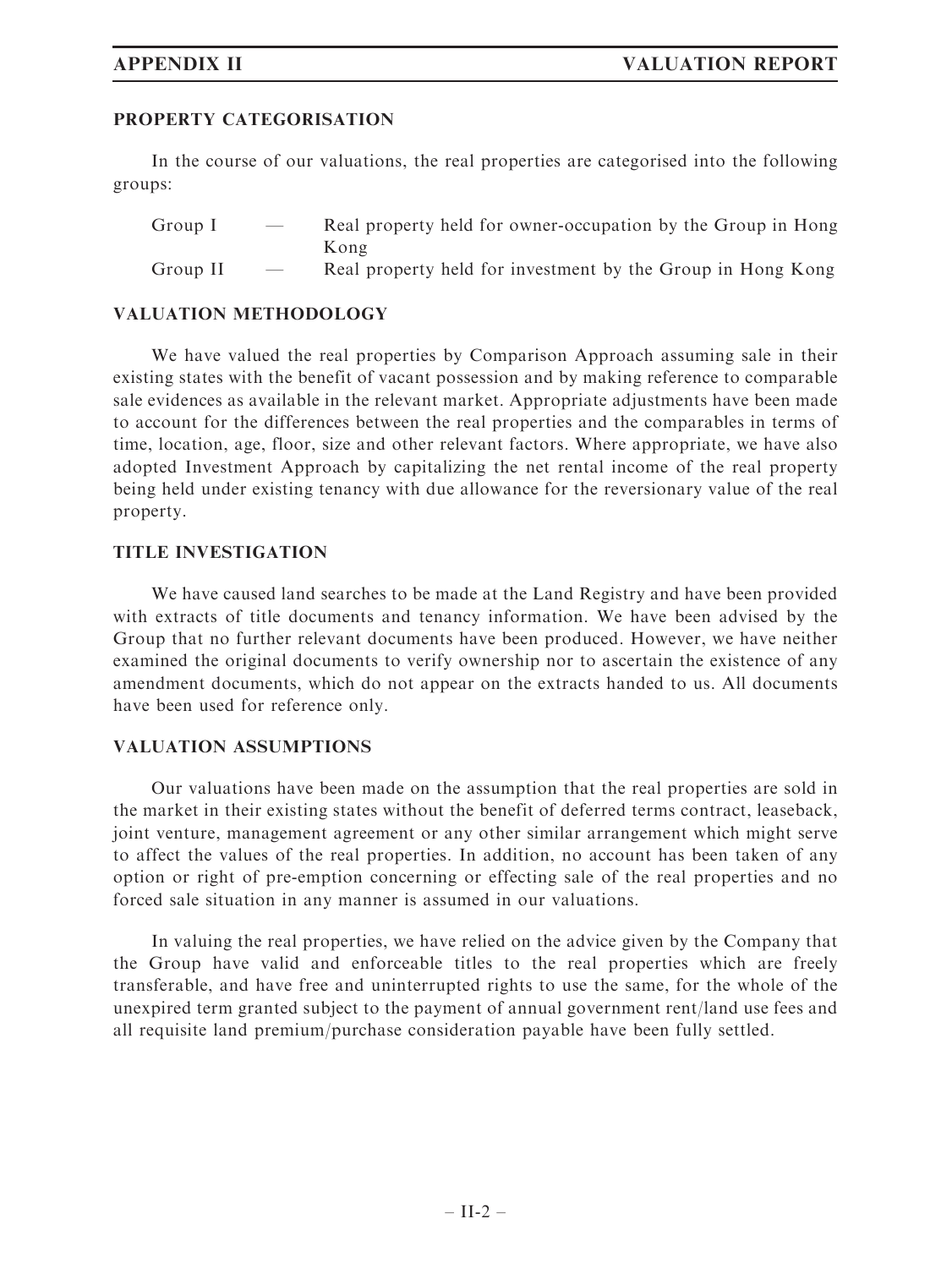#### VALUATION CONSIDERATIONS

The real properties were inspected by Mr. Lawrence Lee (MSc. Construction and Real Estate) in September 2020. We have inspected the real properties externally and where possible, the interior of the real properties. In the course of our inspections, we did not note any serious defects. However, no structural surveys have been made. We are, therefore, unable to report whether the real properties are free from rot, infestation or any other structural defects. No tests were carried out on any of the services.

In the course of our valuations, we have relied to a considerable extent on the information given by the Group and have accepted advice given to us on such matters as planning approvals or statutory notices, easements, tenures, particulars of occupancy, floor areas, identification of the real properties and any other relevant information.

We have not carried out detailed on-site measurements to verify the correctness of the floor areas in respect of the real properties but have assumed that the floor areas shown on the documents handed to us are correct. Dimensions, measurements and areas included in the valuation certificates are based on information contained in the documents provided to us by the Group and are therefore only approximations.

We have no reason to doubt the truth and accuracy of the information provided to us by the Group and we have relied on your confirmation that no material facts have been omitted from the information provided. We consider that we have been provided with sufficient information for us to reach an informed view.

No allowances have been made in our valuations for any charges, mortgages or amounts owing on the real properties or for any expenses or taxation, which may be incurred in effecting a sale.

Unless otherwise stated, it is assumed that the real properties are free from encumbrances, restrictions and outgoings of an onerous nature, which could affect their values.

Our valuations have been prepared in accordance with The HKIS Valuation Standards (2017 Edition) published by The Hong Kong Institute of Surveyors and the International Valuation Standards (IVS) published by The International Valuation Standards Council.

Our valuations have been prepared under the generally accepted valuation procedures and are in compliance with the Rules Governing the Listing of Securities on The Stock Exchange of Hong Kong Limited.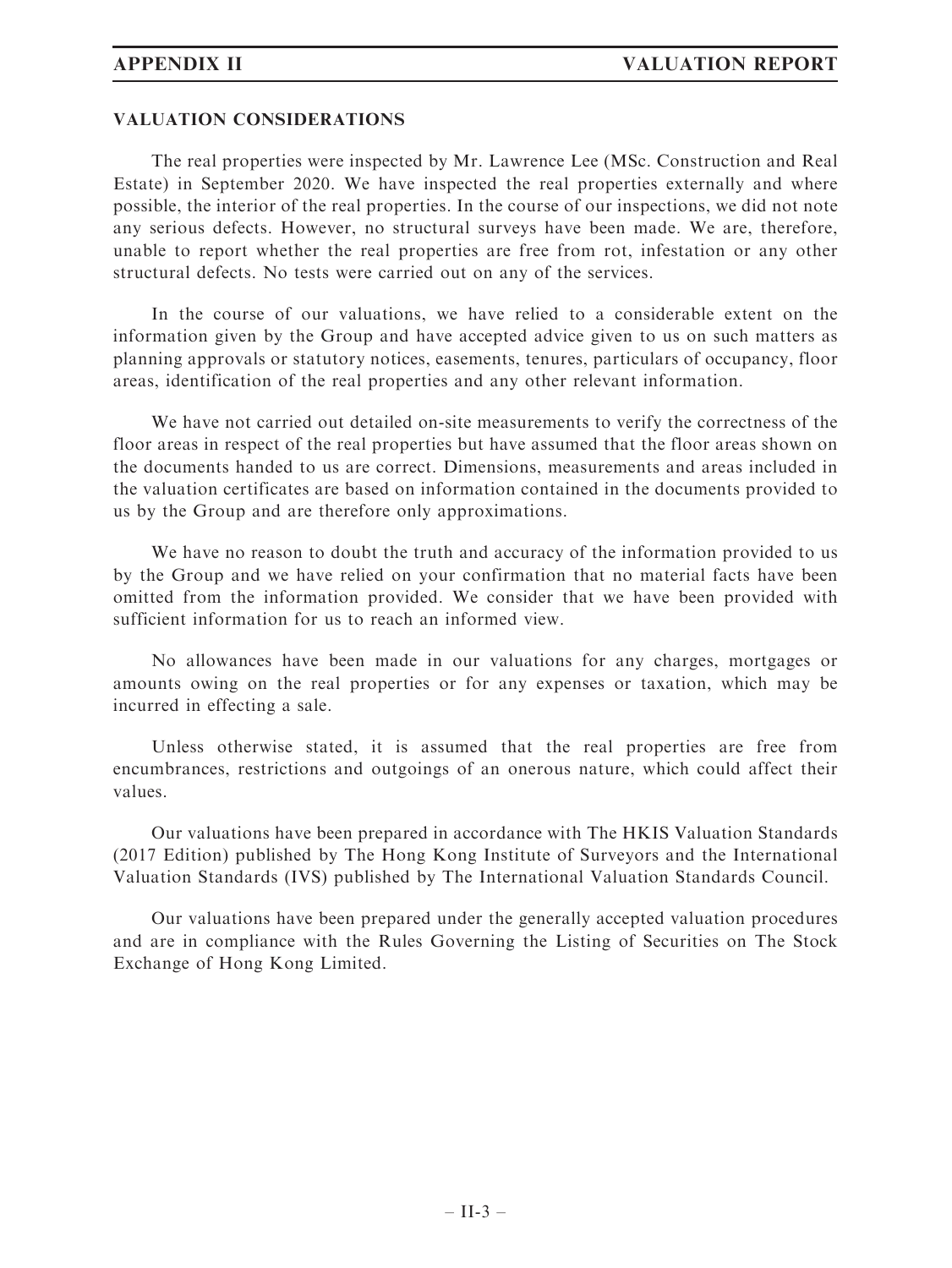### REMARKS

Unless otherwise stated, all money amounts stated herein are in Hong Kong Dollars (HK\$) and no allowances have been made for any exchange transfers.

Our Summary of Values and the Valuation Certificates are attached herewith.

Yours faithfully, For and on behalf of BMI APPRAISALS LIMITED Joannau W. F. Chan BSc., MSc., MRICS, MHKIS, RPS (GP) Senior Director

Note:

Ms. Joannau W.F. Chan is a member of the Hong Kong Institute of Surveyors (General Practice) who has over 27 years' experience in valuations of real properties in Hong Kong.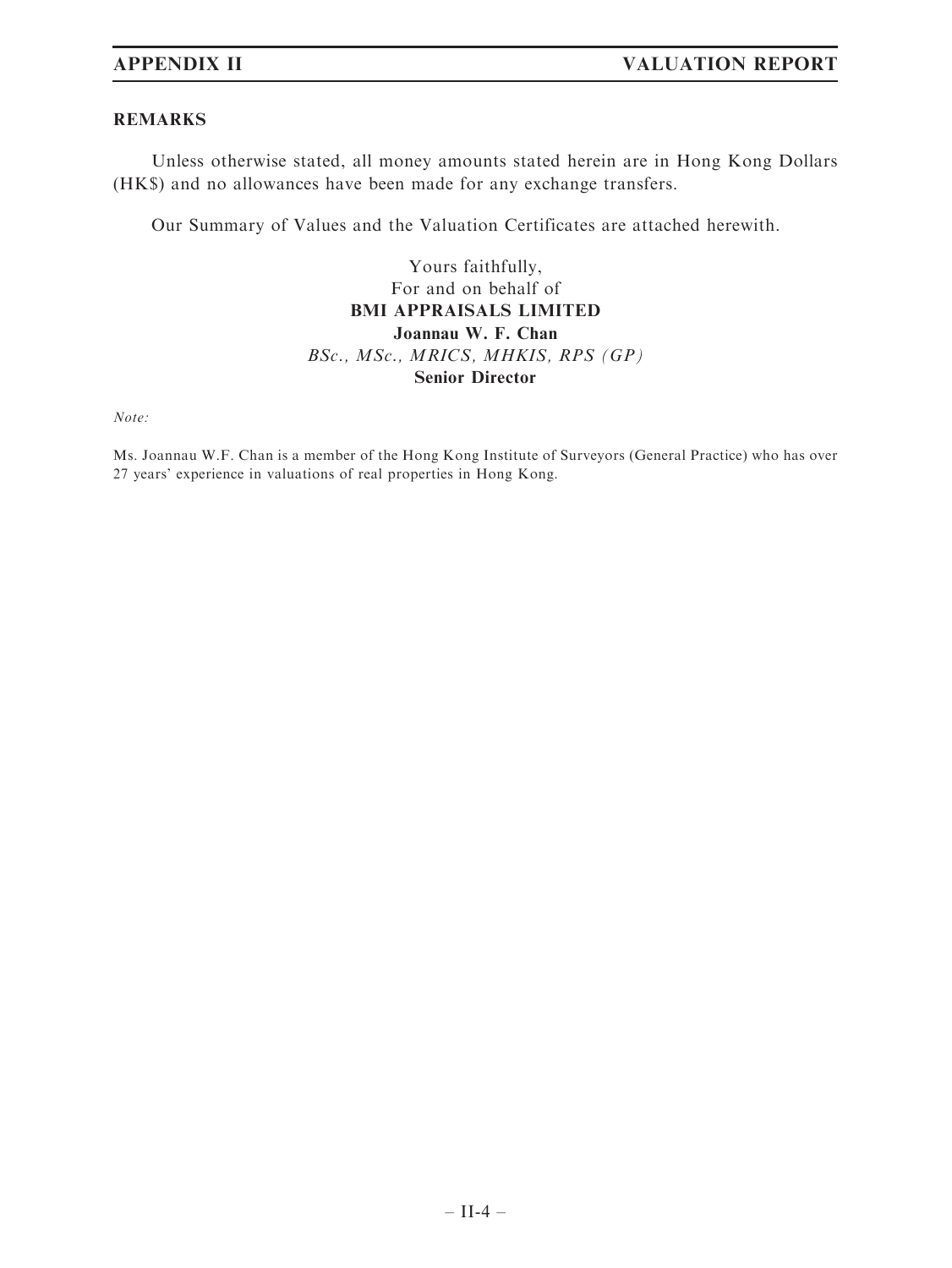# SUMMARY OF VALUES

# Group I — Real property held for owner-occupation by the Group in Hong Kong

| No. | <b>Real Property</b>                                                                                                                |                     | <b>Market Value</b><br>in existing state<br>as at 31 August<br>2020<br>HK\$ |
|-----|-------------------------------------------------------------------------------------------------------------------------------------|---------------------|-----------------------------------------------------------------------------|
| 1.  | Workshop Unit Nos. 1 and 2 on 15th Floor,<br>Sun Hing Industrial Building,<br>No. 46 Wong Chuk Hang Road,<br>Aberdeen,<br>Hong Kong |                     | 32,000,000                                                                  |
|     |                                                                                                                                     | Sub-Total:          | 32,000,000                                                                  |
|     | Group II - Real property held for investment by the Group in Hong Kong                                                              |                     |                                                                             |
| No. | <b>Real Property</b>                                                                                                                |                     | <b>Market Value</b><br>in existing state<br>as at 31 August<br>2020<br>HK\$ |
| 2.  | Units C & D on 9th Floor,<br>Sing Teck Factory Building,<br>No. 44 Wong Chuk Hang Road,<br>Aberdeen,<br>Hong Kong                   |                     | 38,000,000                                                                  |
|     |                                                                                                                                     | Sub-Total:          | 38,000,000                                                                  |
|     |                                                                                                                                     | <b>Grand Total:</b> | 70,000,000                                                                  |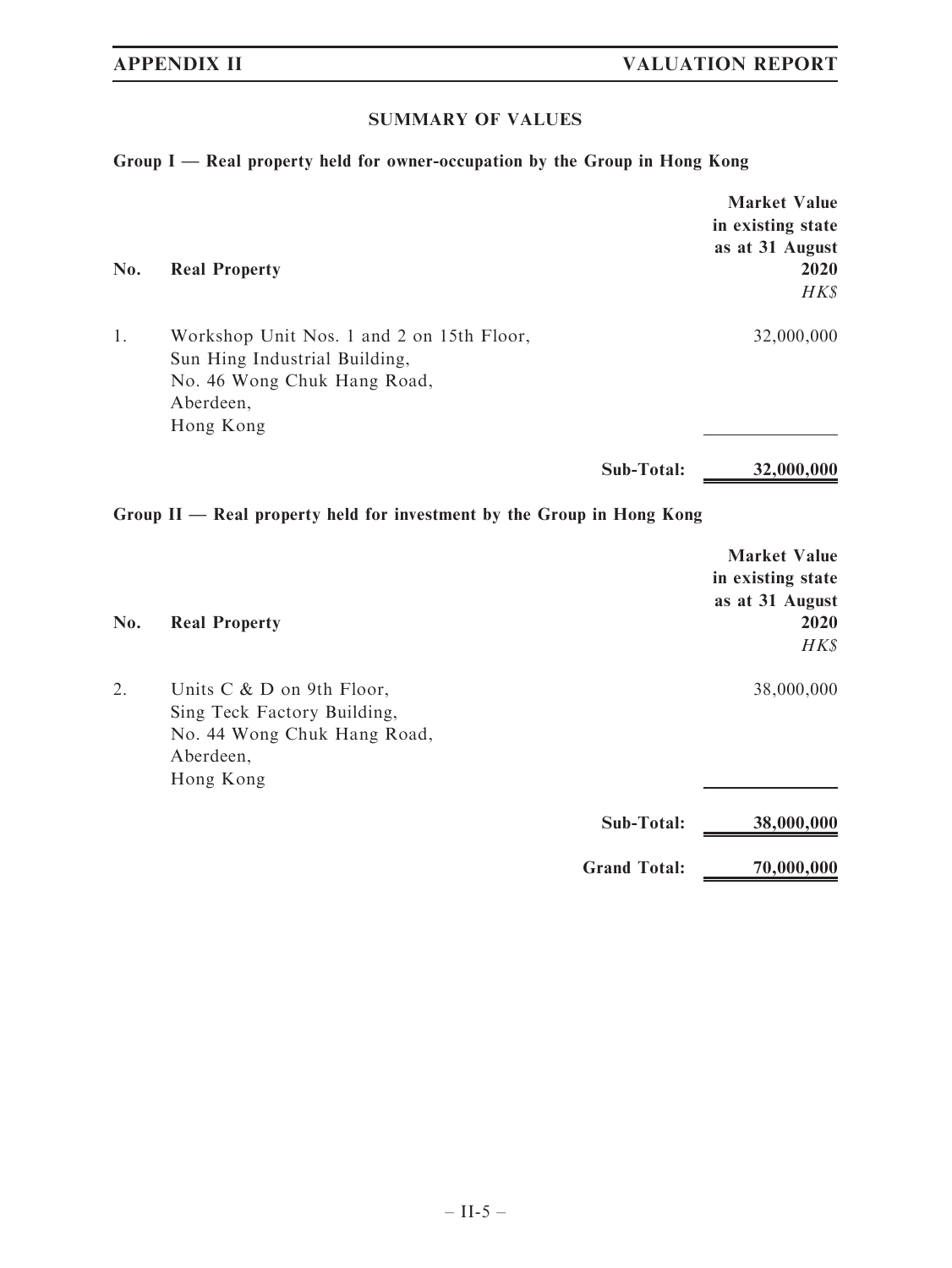#### VALUATION CERTIFICATE

#### Group I — Real property held for owner-occupation by the Group in Hong Kong

| No. | <b>Real Property</b>                                                                                                                         |                                                                                                                                                                                                                         | <b>Description and tenure</b>      | Particulars of<br>occupancy             | <b>Market Value</b><br>in existing state<br>as at 31 August<br>2020<br>HK\$ |
|-----|----------------------------------------------------------------------------------------------------------------------------------------------|-------------------------------------------------------------------------------------------------------------------------------------------------------------------------------------------------------------------------|------------------------------------|-----------------------------------------|-----------------------------------------------------------------------------|
| 1.  | Workshop Unit Nos. 1<br>and 2 on 15th Floor,<br>Sun Hing Industrial<br>Building,<br>No. 46 Wong Chuk<br>Hang Road,<br>Aberdeen.<br>Hong Kong | The real property comprises<br>2 industrial units on the 15th<br>Floor of a 24-storey<br>industrial building completed<br>in 1984.<br>The approximate saleable<br>areas of the real property are<br>tabulated as below: |                                    | The real property is<br>owner-occupied. | 32,000,000                                                                  |
|     | A total of $22/563$ th<br>equal and undivided<br>shares of and in<br>Aberdeen Inland Lot<br>No. 300                                          | Unit<br>1                                                                                                                                                                                                               | Saleable Area<br>(sq.ft.)<br>1,642 |                                         |                                                                             |
|     |                                                                                                                                              | $\overline{2}$<br>Total:                                                                                                                                                                                                | 1,387<br>3,029                     |                                         |                                                                             |
|     |                                                                                                                                              | The real property is held<br>under Conditions of Sale<br>No. 9722 for a term of 75<br>years renewable for a further<br>term of 75 years commencing<br>on 27 July 1970.                                                  |                                    |                                         |                                                                             |

#### Notes:

- 1. The real property is situated in the industrial area of Aberdeen in Hong Kong Island.
- 2. The registered owner of the real property is Sunflower Garland Manufactory Limited vide Memorial No. 14112101880112 dated 5 November 2014.
- 3. The real property is subject to the following material encumbrances:
	- a. Mortgage in favor of Bank of China (Hong Kong) Limited vide Memorial No. 18071801540124 dated 29 June 2018.
	- b. Assignment of Rentals in favor of Bank of China (Hong Kong) Limited vide Memorial No. 18071801540134 dated 29 June 2018.
	- c. Second Legal Charge in favor of Bank of China (Hong Kong) Limited vide Memorial No. 19080801170019 dated 25 July 2019.
	- d. Assignment of Rentals in favor of Bank of China (Hong Kong) Limited vide Memorial No. 19080801170025 dated 25 July 2019.
- 4. Sunflower Garland Manufactory Limited is a wholly-owned subsidiary of the Company.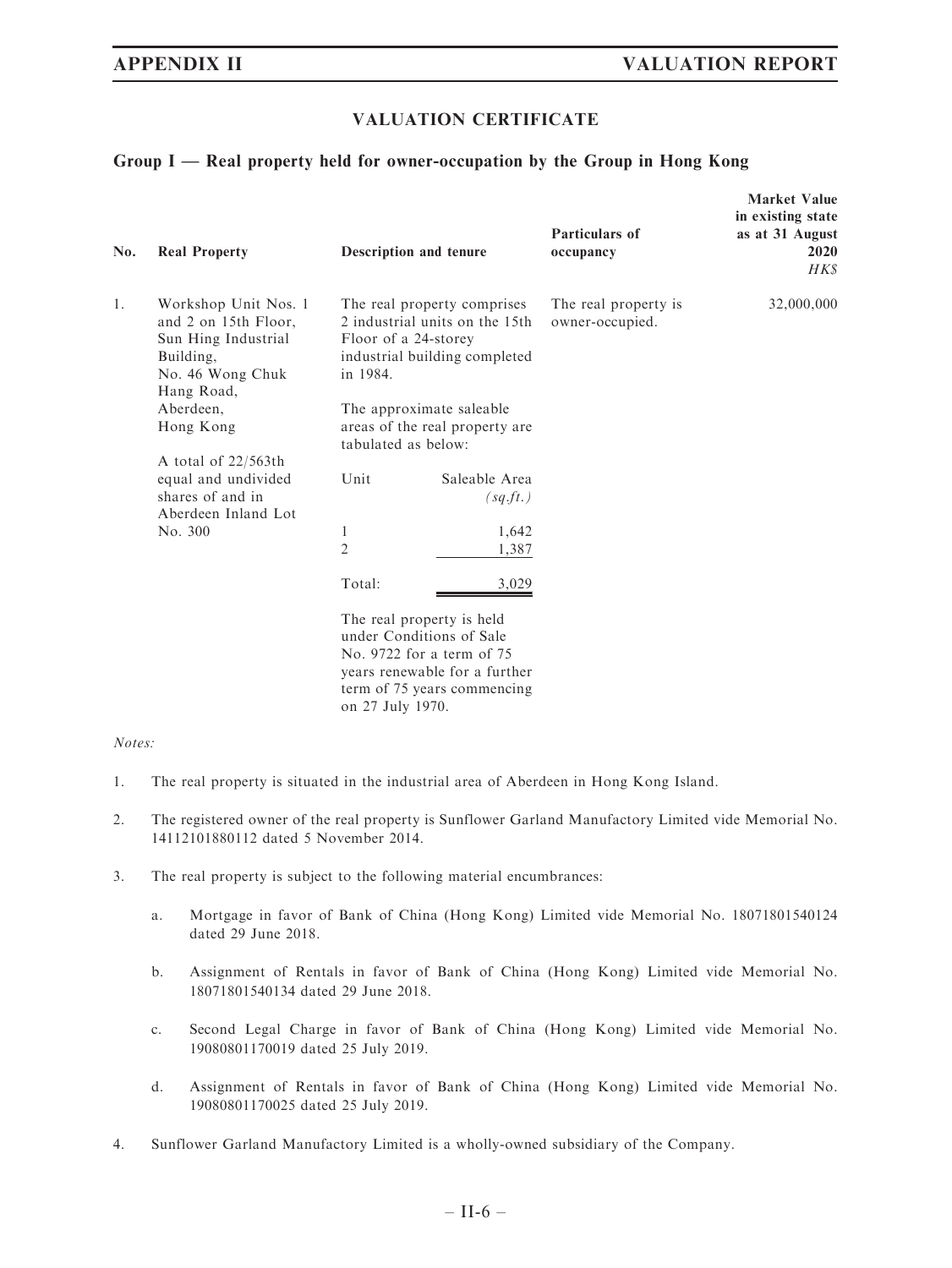#### VALUATION CERTIFICATE

#### Group II — Real property held for investment by the Group in Hong Kong

| No. | <b>Real Property</b>                                                                                                                                                                                                     |                                                                                                                                                                                                                                                                 | Description and tenure                                                                                                                                                        | Particulars of<br>occupancy                                                                                                                                                                                                                                       | <b>Market Value</b><br>in existing state<br>as at 31 August<br>2020<br>HK\$ |
|-----|--------------------------------------------------------------------------------------------------------------------------------------------------------------------------------------------------------------------------|-----------------------------------------------------------------------------------------------------------------------------------------------------------------------------------------------------------------------------------------------------------------|-------------------------------------------------------------------------------------------------------------------------------------------------------------------------------|-------------------------------------------------------------------------------------------------------------------------------------------------------------------------------------------------------------------------------------------------------------------|-----------------------------------------------------------------------------|
| 2.  | Units C & D on 9th<br>Floor,<br>Sing Teck Factory<br>Building,<br>No. 44 Wong Chuk<br>Hang Road,<br>Aberdeen,<br>Hong Kong<br>A total of $26/1,000$ th<br>equal and undivided<br>shares of and in<br>Aberdeen Inland Lot | The real property comprises<br>two industrial units on 9th<br>Floor of a 23-storey<br>industrial building completed<br>in about 1974.<br>The approximate saleable<br>areas of the real property are<br>tabulated as below:<br>Unit<br>Saleable Area<br>(sq.ft.) |                                                                                                                                                                               | The real property is<br>leased to an<br>independent third<br>party for a term of<br>3 years commencing on<br>1 April 2019 and<br>expiring on 31 March<br>2022 at a monthly rent<br>of HK\$67,920 inclusive<br>of rates, Government<br>rent and management<br>fee. | 38,000,000                                                                  |
|     | No. 301                                                                                                                                                                                                                  | $\mathcal{C}$<br>D<br>Total:<br>on 5 January 1970.                                                                                                                                                                                                              | 2,549<br>2,549<br>5,098<br>The real property is held<br>under Conditions of Sale<br>No. 9617 for a term of 75<br>years renewable for a further<br>term of 75 years commencing |                                                                                                                                                                                                                                                                   |                                                                             |

#### Notes:

- 1. The real property is situated in the industrial area of Aberdeen in Hong Kong Island.
- 2. The registered owner of the real property is Sunflower Garland Manufactory Limited vide Memorial No. 13081501500077 dated 18 July 2013.
- 3. The real property is subject to the following material encumbrances:
	- a. Deed of Mutual Covenant vide Memorial No. UB1078318 dated 24 April 1974;
	- b. Mortgage in favour of Hang Seng Bank Limited to secure all moneys in respect of general banking facilities vide Memorial No. 13081501500089 dated 18 July 2013;
	- c. Rental Assignment in favour of Hang Seng Bank Limited vide Memorial No. 13081501500093 dated 18 July 2013;
	- d. Second Mortgage in favour of Hang Seng Bank Limited to secure all moneys in respect of general banking facilities vide Memorial No. 14112101880168 dated 5 November 2014; and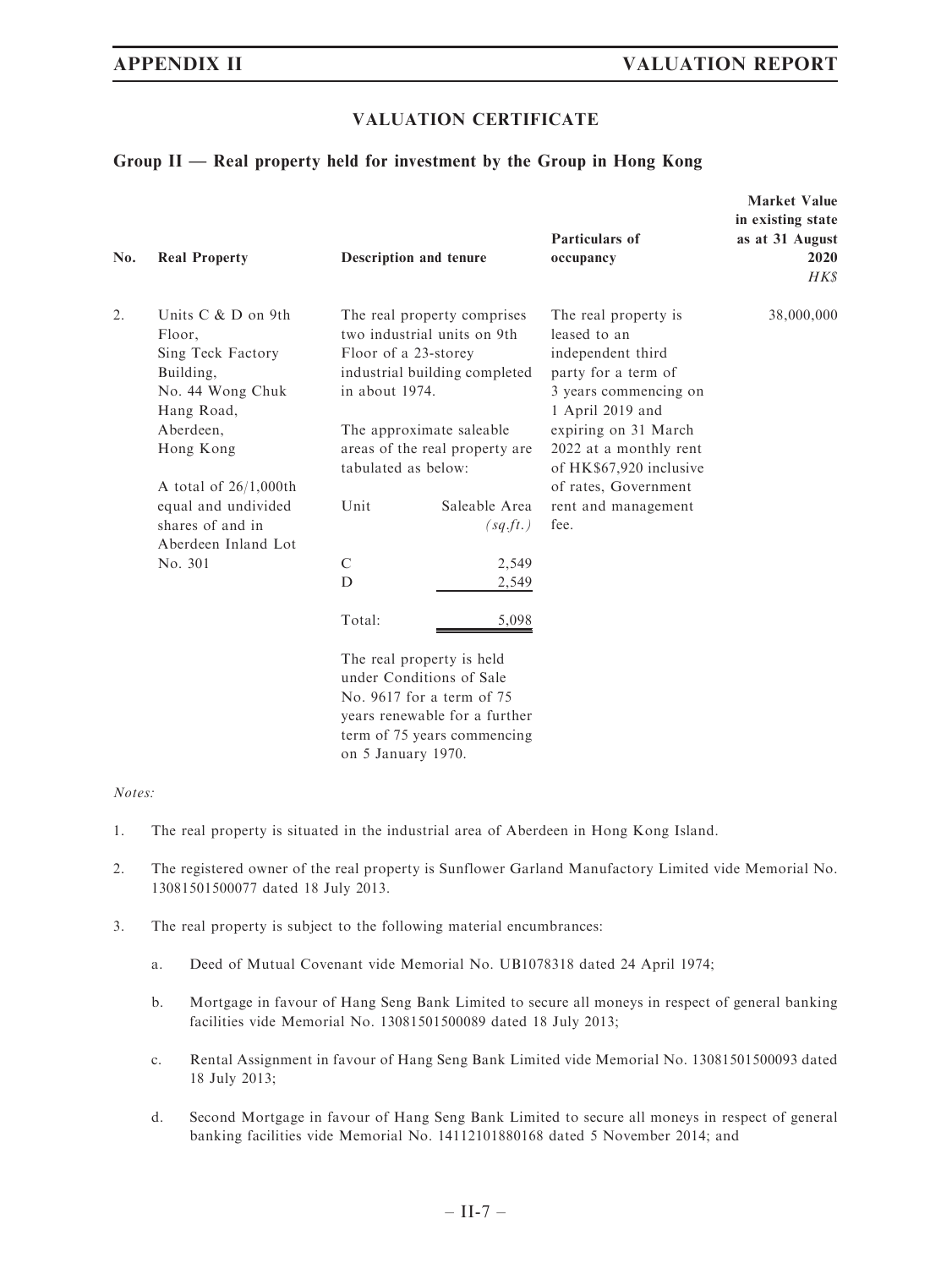- e. Superseding Order No. ''INVO00062/HK/17/TA'' under Section 26A(1) of the Buildings Ordinance vide Memorial No. 17101201000143 by the Building Authority dated 11 September 2017 (Re: Common part(s) only).
- 4. In our valuation, we have assumed that the works stipulated in the Order detailed in Note 3e have been complied with to the satisfaction of the Building Authority.
- 5. Sunflower Garland Manufactory Limited is a wholly-owned subsidiary of the Company.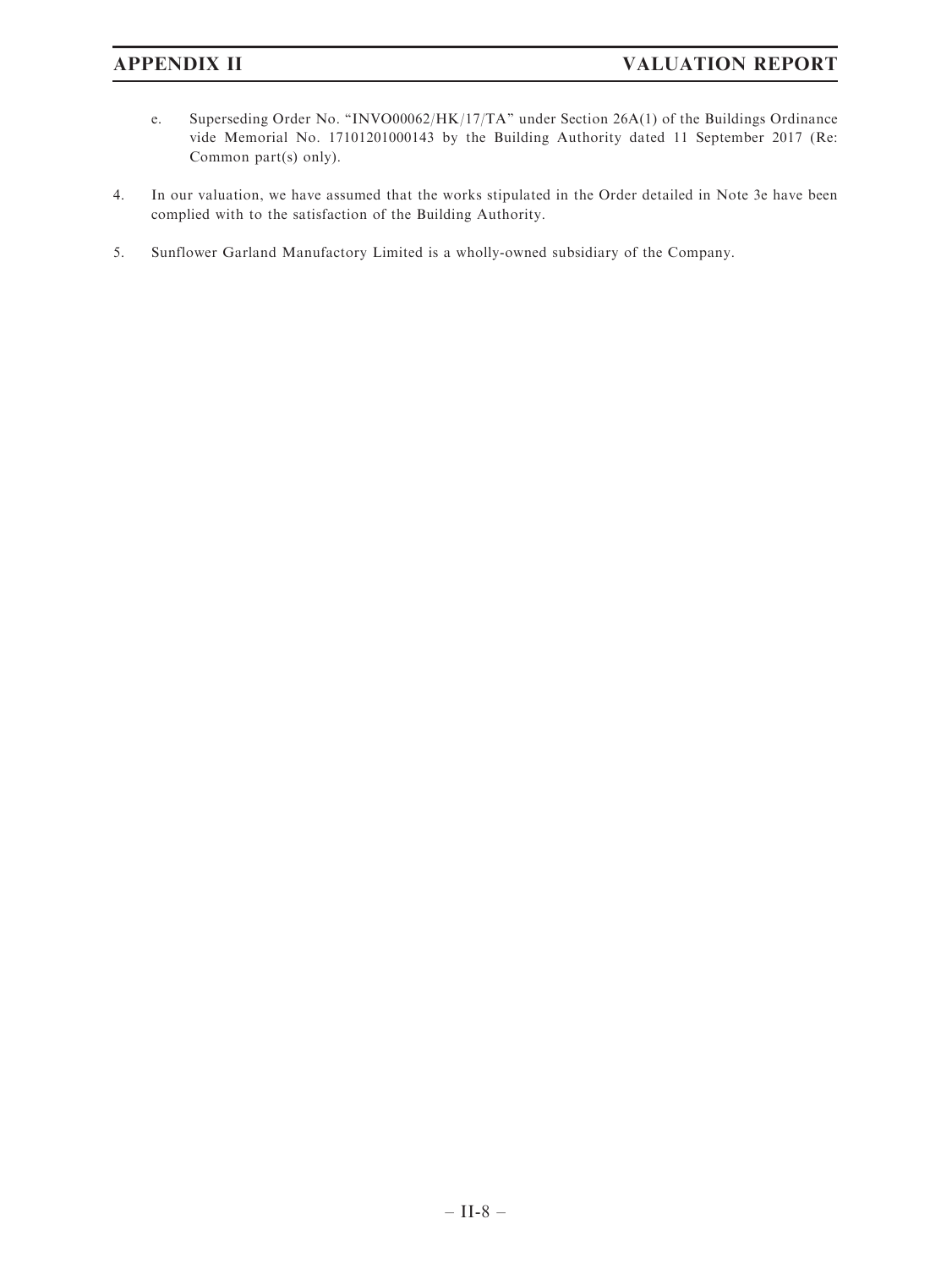### 1. RESPONSIBILITY STATEMENT

This circular, for which the Directors collectively and individually accept full responsibility, includes particulars given in compliance with the Listing Rules for the purpose of giving information with regard to the Company. The Directors, having made all reasonable enquiries, confirm that to the best of their knowledge and belief the information contained in this circular is accurate and complete in all material respects and not misleading or deceptive, and there are no other matters the omission of which would make any statement herein or this circular misleading.

#### 2. DISCLOSURE OF INTERESTS

#### (a) Interests of Directors and chief executives of the Company

As at the Latest Practicable Date, none of the Directors and chief executives of the Company or their associates had any interests or short positions in any shares, underlying shares or debentures of the Company or any of its associated corporates (as defined in Part XV of the Securities and Futures Ordinance (the " $SFO$ ")) which (i) were required to be notified to the Company and the Stock Exchange pursuant to Divisions 7 and 8 of Part XV of the SFO (including interests and short position which they have taken or deemed to have under such provisions of the SFO); or (ii) were required, pursuant to section 352 of the SFO, to be entered in the register referred to therein; or (iii) were required, pursuant to the Model Code for Securities Transactions by Directors of Listed Issuers as set out in Appendix 10 to the Listing Rules, to be notified to the Company and the Stock Exchange.

#### (b) Interests of substantial Shareholders

As at the Latest Practicable Date, so far as any Directors are aware, the interests or short positions owned by the following parties (other than the Directors or chief executives of the Company) in the Shares or underlying shares or debentures of the Company under the provisions of Divisions 2 and 3 of Part XV of the SFO or which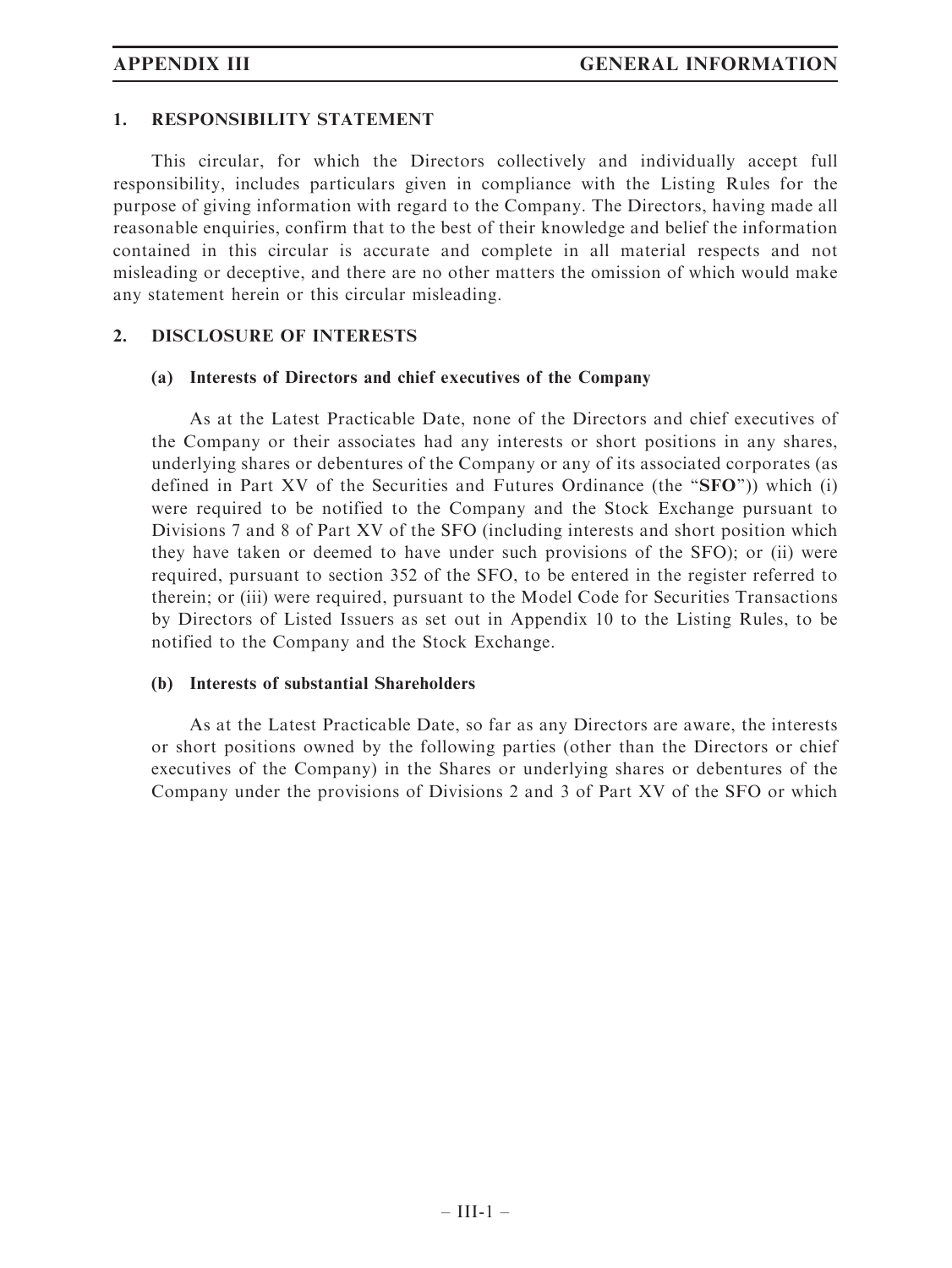were recorded in the register of the Company required to be kept under section 336 of the SFO were as follows:

| Name of Shareholders                      | Nature of interests                   | Number of<br><b>Shares</b> | % of issued<br>share capital of<br>the Company<br>(approximately) |
|-------------------------------------------|---------------------------------------|----------------------------|-------------------------------------------------------------------|
| Mr. Zhai Jun $(Note 1)$                   | Interest of controlled<br>corporation | 125,297,040                | 38.33                                                             |
| Star Fly Limited <i>(Note 1)</i>          | Beneficial owner                      | 125,297,040                | 38.33                                                             |
| Mr. Gao Xiaorui (Note 2)                  | Interest of controlled<br>corporation | 119,297,041                | 36.49                                                             |
| Fresh Choice Holdings<br>Limited (Note 2) | Beneficial owner                      | 119,297,041                | 36.49                                                             |

*Note 1*: Star Fly Limited is a limited company incorporated in BVI wholly owned by Mr. Zhai Jun.

Note 2: Fresh Choice Holdings Limited is a limited company incorporated in BVI owned as to 90% by Mr. Gao Xiaorui and 10% by Mr. Wu Zhenlong.

Save as disclosed above, as at the Latest Practicable Date, no person (other than the Directors or chief executives of the Company) had the interests or short positions in the Shares or underlying shares or debentures of the Company under the provisions of Divisions 2 and 3 of Part XV of the SFO or which were recorded in the register of the Company required to be kept under section 336 of the SFO.

# 3. LITIGATION

As at the Latest Practicable Date, a subsidiary of the Group (the ''Subsidiary'') has served a writ and claimed against three former employees of the Subsidiary (the ''Defendants'') on 19 December 2003. The claim related to the misconduct of the Defendants during their employment with the Subsidiary. The Defendants had filed a defence and counterclaim against the Subsidiary for wages and other payments allegedly payable upon their termination of employment with the Subsidiary amounting to approximately HK\$419,000 together with interest and costs. The Directors take the view that the amount of the Subsidiary's claims against the Defendants will exceed the Defendants' claims, and accordingly, no provision for any liabilities that may result has been made in the financial statements of the Group. The claims have been pending since 2005.

Save as disclosed above, as at the Latest Practicable Date, as far as the Directors are aware, neither the Company nor any member of the Group was engaged in any litigation or arbitration or claim of material importance and no litigation or claim of material importance is known to the Directors to be pending or threatened by or against the Company or any member of the Group.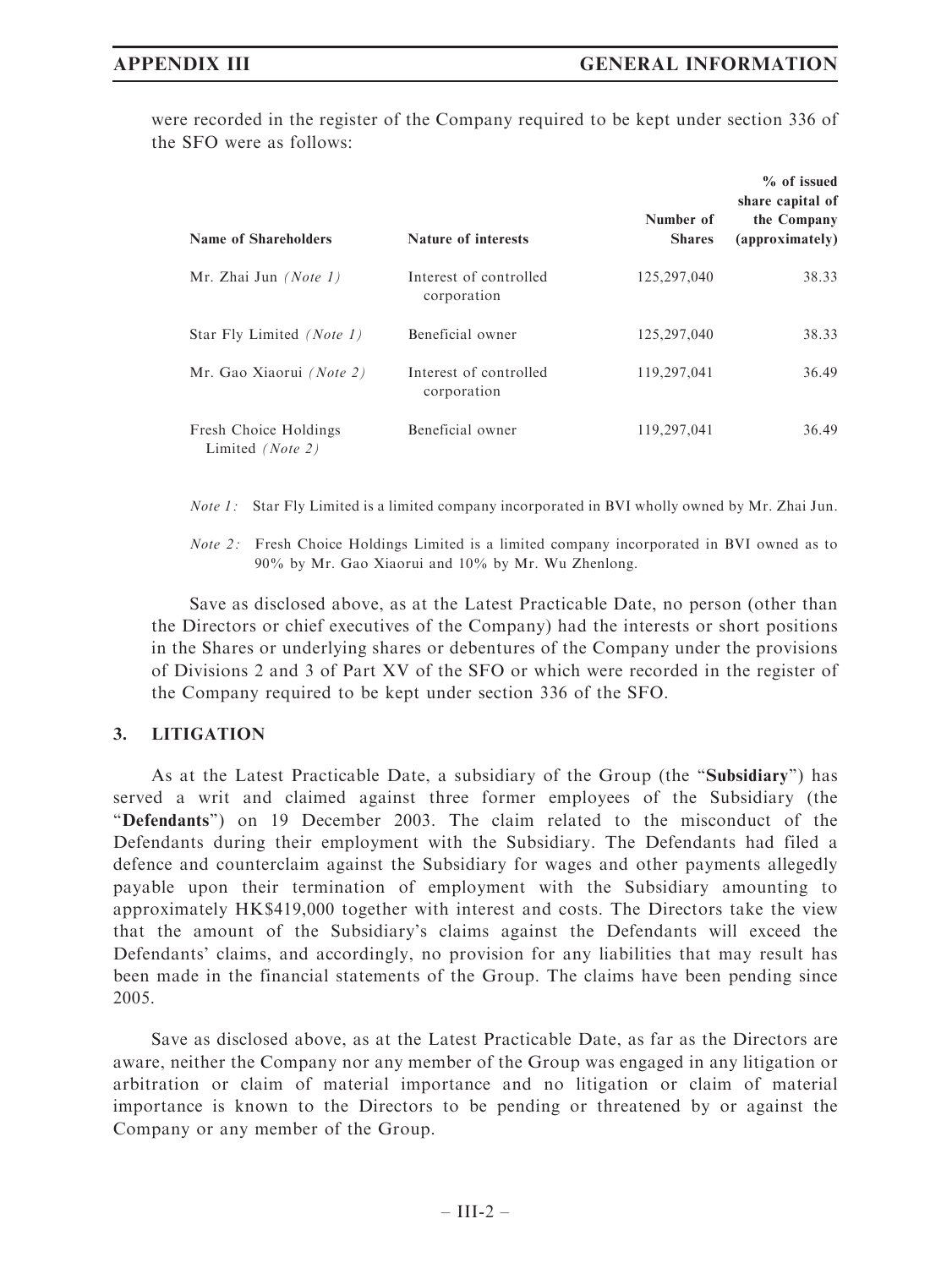# 4. DIRECTORS' SERVICE CONTRACTS

As at the Latest Practicable Date, none of the Directors had any existing or proposed service contracts with the Company or any member of the Group which would not expire or was not determinable within one year without payment of compensation, other than statutory compensation.

# 5. COMPETING INTERESTS

As at the Latest Practicable Date, none of the Directors had any business or interest that competes or may compete with the business of the Group and had any other conflict of interest with the Group.

# 6. DIRECTORS' INTEREST IN ASSETS, CONTRACTS AND ARRANGEMENT OF THE GROUP

As at the Latest Practicable Date, none of the Directors were materially interested in any contract or arrangement entered into by any member of the Group which was subsisting as at the Latest Practicable Date and which was significant in relation to the business of the Group. As at the Latest Practicable Date, save as disclosed in this circular, none of the Directors had any interest, directly or indirectly, in any assets which have been, since 31 December 2019 (being the date to which the latest published audited consolidated accounts of the Company were made up), acquired or disposed of by or leased to any member of the Group, or were proposed to be acquired or disposed of by or leased to any member of the Group.

# 7. MATERIAL CONTRACTS

The following contracts (not being contracts in the ordinary course of business) of the Group have been entered into by the members of the Group during the period commencing two years preceding the date of this circular and are or may be material:

(i) a memorandum of understanding dated 25 April 2019 entered into between the Company and each of Hong Kong Sino-Science Energy Investment Company Limited, a company incorporated under the laws of Hong Kong ("First MOU") and Hong Kong Sino-Science International Oil & Gas Investment Group Company Limited, a company incorporated under the laws of Hong Kong (''Second MOU''). Pursuant to the First MOU, the Company intends to acquire 100% equity interest in Kozhan JSC (''Kozhan''), a joint stock company listed on the Kazakhstan Stock Exchange. Kozhan is principally engaged in oil exploration and production. The major assets owned by Kozhan include two oil fields in production located in Kazakhstan. Pursuant to the Second MOU, the Company intends to acquire interests in Sozak Oil and Gas LLP (''Sozak''), a limited liability partnership established under the laws of Kazakhstan, so that the Company's interests in Sozak will give it sufficient influence in decisions over the exploration and/or production activities of Sozak. For details, please refer to the announcement of the Company published on 25 April 2019;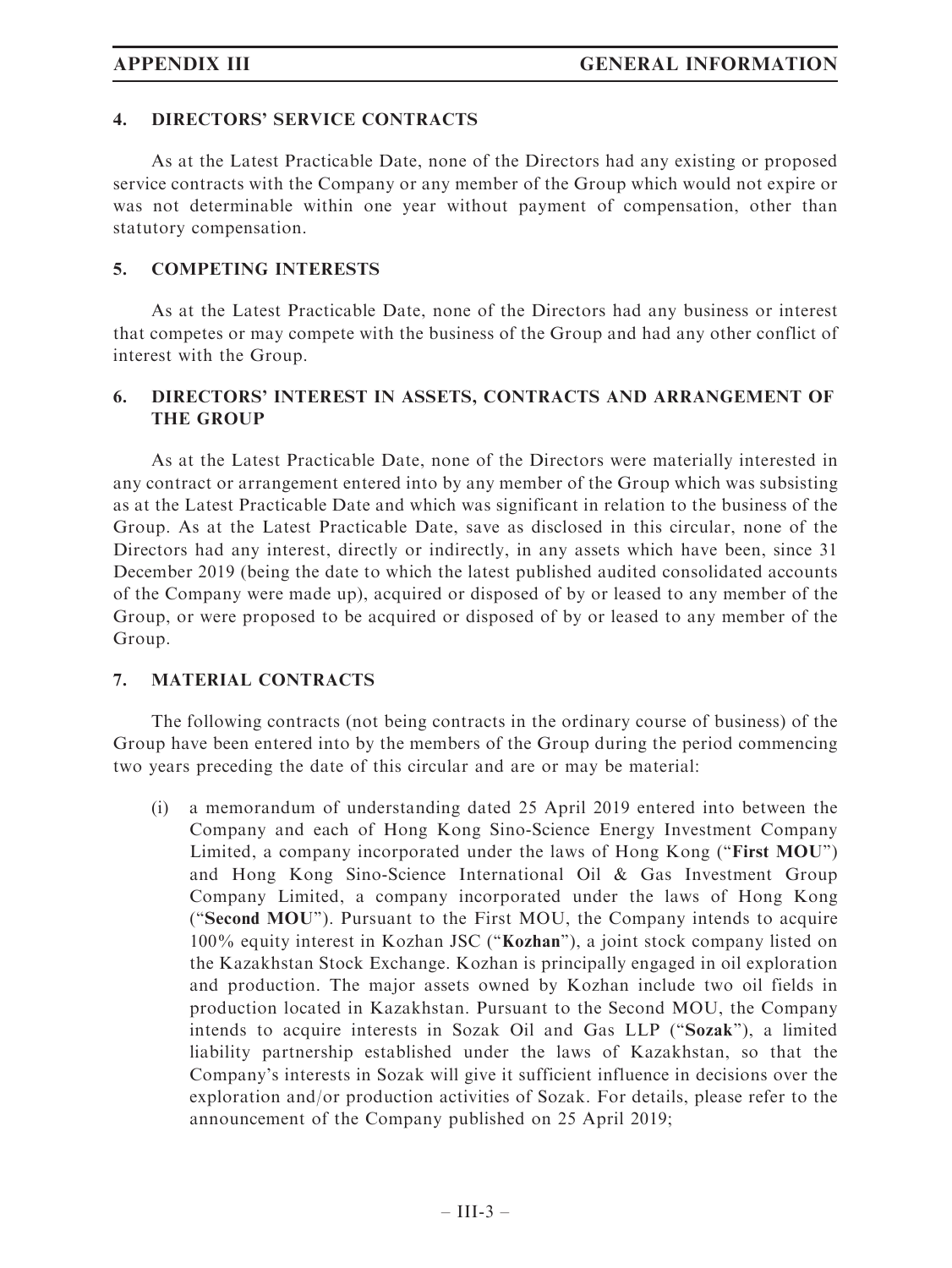(ii) a framework sale and purchase agreement dated 15 August 2019 entered into between the Company as the purchaser and the Sino-Science Netherlands Petroleum B.V., a company incorporated under the laws of Netherlands (''SSNP'') as vendor pursuant to which the Company has conditionally agreed to acquire more than 50% of the total participating interests or shares of Sozak (''Proposed Acquisition''). Sozak is principally engaged in the exploration of oil and natural gas in South Kazakhstan and Kyzylorda region and the petroleum assets are located in the Marsel Block in the Chu-Sarysu Basin of Kazakhstan which is currently under appraisal. The consideration for the Proposed Acquisition shall be paid by the Company through a combination of cash, the allotment and issue of new shares of the Company and/or other forms of securities issued by the Company at a price to be agreed upon by SSNP and the Company. The material terms of the Proposed Acquisition are yet to be agreed and are subject to the execution of the final definitive agreement. For details, please refer to the announcement of the Company published on 15 August 2019; and

(iii) the Disposal Agreement.

### 8. EXPERT AND CONSENT

The following is the qualification of the expert who has given its opinion, letter or advice contained in this circular:

| <b>Name</b>                   | <b>Qualification</b>           |
|-------------------------------|--------------------------------|
| <b>BMI</b> Appraisals Limited | an independent property valuer |

The above expert has given and confirmed that it has not withdrawn its written consent to the issue of this circular with the inclusion herein of its letter, advice or report, as the case may be, and reference to its name in the form and context in which they respectively appear.

As at the Latest Practicable Date, the above expert did not have any shareholding, directly or indirectly, in any member of the Group or the right (whether legally enforceable or not) to subscribe for or to nominate persons to subscribe for securities in any member of the Group.

As at the Latest Practicable Date, the above expert did not have any direct or indirect interest in any assets which had been, since 31 December 2019 (the date to which the latest published audited financial statements of the Group were made up), acquired, or disposed of by or leased to, or were proposed to be acquired, disposed of by or leased to any member of the Group.